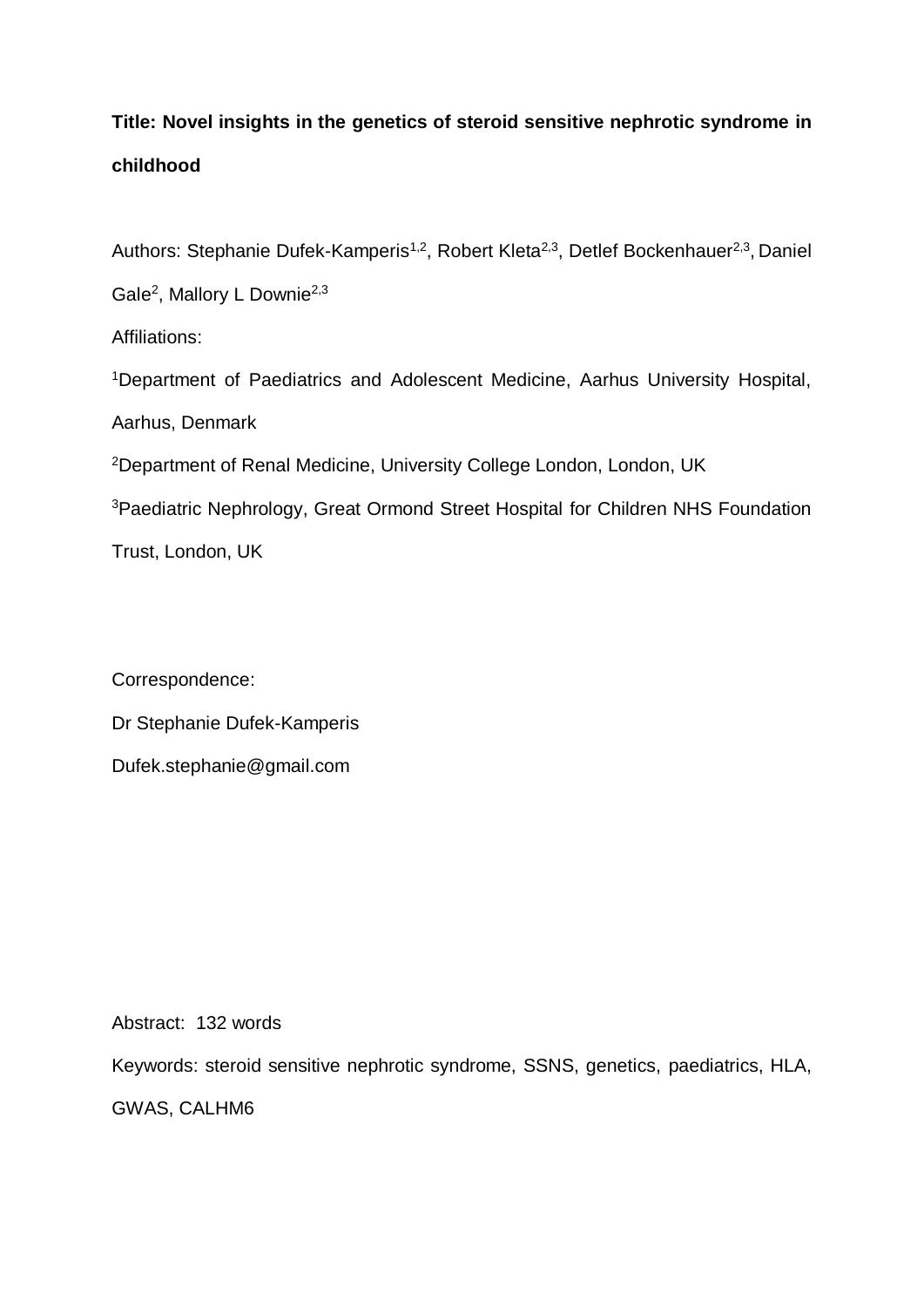# **Abstract**

Steroid sensitive nephrotic syndrome (SSNS) is the most common form of nephrotic syndrome in childhood and there is growing evidence that genetics play a role in the susceptibility for the disease. Familial clustering has been observed and led to several studies on familiar SSNS trying to identify a monogenic cause of the disease. Until now, however, none of these have provided convincing evidence for Mendelian inheritance. This and the phenotypic variability within SSNS suggest a complex inheritance pattern, where multiple variants, interactions between those and the environment play a role in disease development. Genome wide association studies (GWAS) have been used to investigate this complex disease. We herein highlight new insights in the genetics of the disease provided by GWAS and how these fit into our understanding of the pathogenesis of SSNS.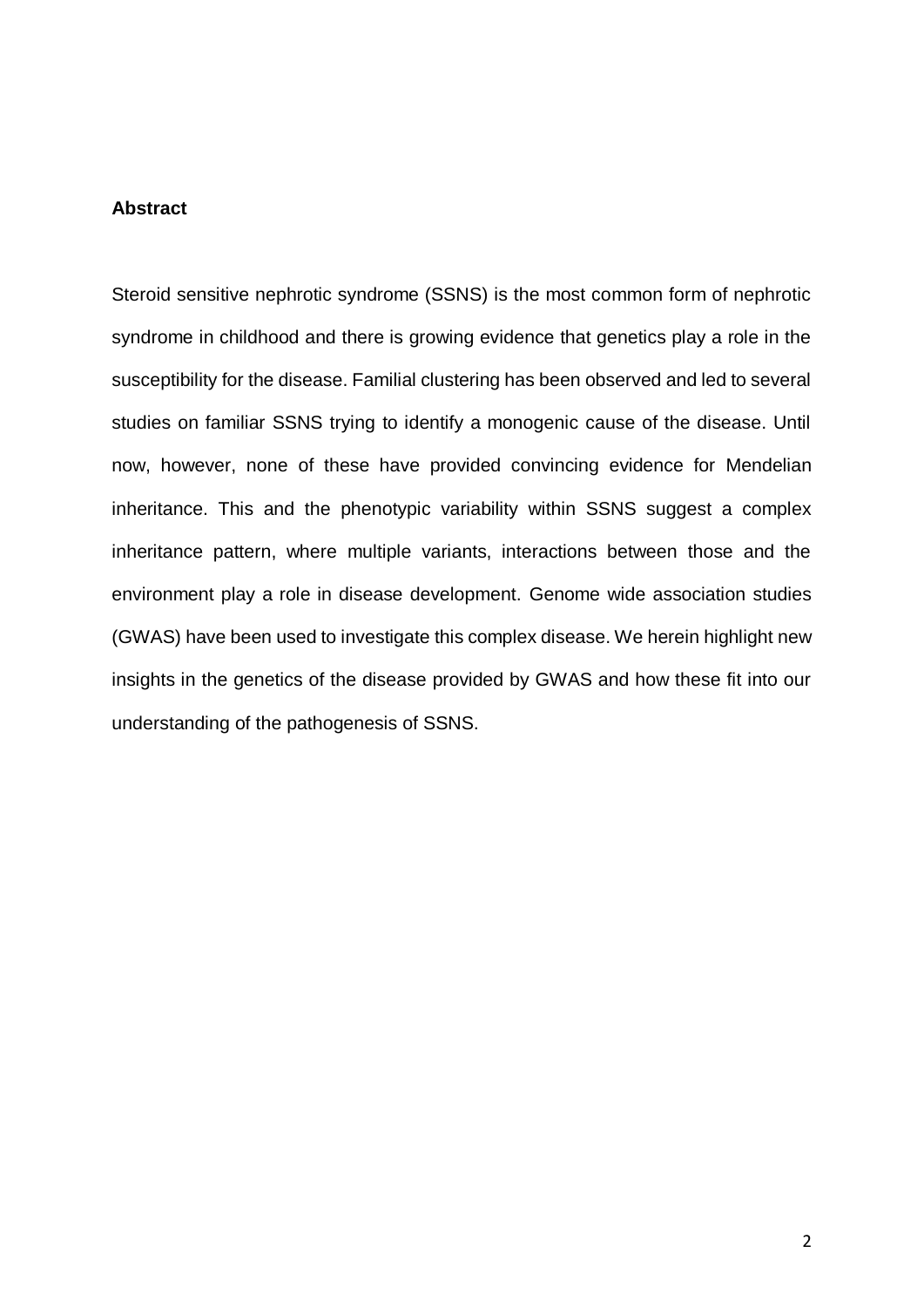### **Introduction**

Idiopathic nephrotic syndrome (INS) is the most common glomerular disease in children worldwide and is characterized by the leakage of protein from the blood into the urine through damaged glomeruli. INS affects approximately 5 in 100,000 children worldwide aged below 16 years, and has a 2:1 male predominance. Incidence varies by geographical region and ethnicity, with children of South Asian, African American, and Arabic ethnicity having the highest incidence of disease. [1]

Children with INS clinically present with heavy proteinuria, oedema, and low albumin, and can be classified according to their response to first-line treatment of corticosteroids. The majority of children (80-90%) respond to a course of corticosteroids within 4 weeks and are labelled as having steroid sensitive nephrotic syndrome (SSNS). The remaining 10-20% are non-responsive and are classified as having steroid resistant nephrotic syndrome (SRNS), leading to less favourable prognosis and often progression to end-stage kidney disease. In children with SSNS, the majority will experience at least one episode of relapse, and up to 50% of children will develop a frequently relapsing or steroid dependent course. [1]

Though disease prognosis is guided by response to corticosteroids, the underlying pathophysiology of INS remains unclear. Renal biopsies in children with INS are not performed routinely but typically show foot process effacement on electron microscopy consistent with minimal change disease (MCD), which is commonly associated with a steroid-responsive phenotype [2]. A smaller proportion of biopsies show segmental destruction of the glomerular capillaries in addition to foot process effacement, consistent with focal and segmental glomerulosclerosis (FSGS), which is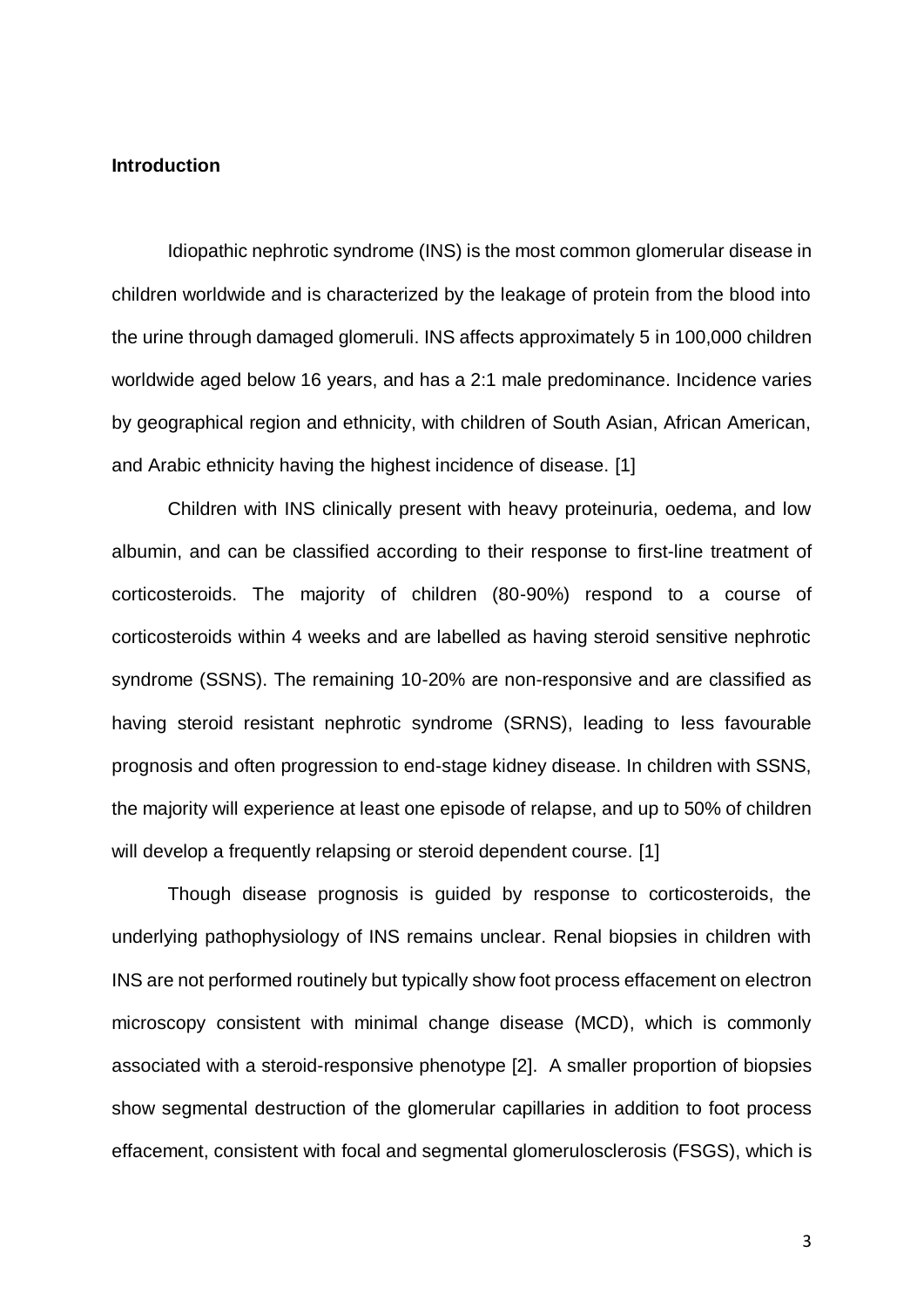often associated with resistance to steroids [3]. Though these histological findings provide insight into the structural changes occurring in INS, we are still left with questions of why and how these changes occur. While effective treatment in form of corticosteroids and other immunosuppressants exists, this can be associated with severe side effects, including stunted growth, obesity and cataracts. In order to develop more specific treatments, a detailed knowledge of the molecular mechanisms is necessary.

In contrast to SSNS, our understanding of steroid resistant nephrotic syndrome (SRNS) has been influenced by the discovery of pathogenic variants in more than 60 genes that account for 10-30% of SRNS cases [4]. The majority of these genes unsurprisingly encode for proteins essential for the integrity and function of the glomerular podocyte. In SSNS, however, the genetic contributions to disease have been more elusive. So far, no confirmed Mendelian form of the disease has been identified, even though familial clustering is recognised [5]. This pattern is suggestive of a complex genetic background, where variations in the genetic code provide susceptibility to the disease but are not sufficient to cause the disease. One tool to investigate such complex genetic backgrounds is the genome-wide association study (GWAS) [6]. Recently, GWAS of SSNS have started to dissect the polygenic nature of this disease, and indeed have confirmed the long-standing observational findings that the immune system plays a critical role in SSNS development [7-10].

In this review, we will discuss what is currently known about the genetic architecture of SSNS in children, as well as our current understanding as to how these genetic factors could contribute to disease pathophysiology and prognosis.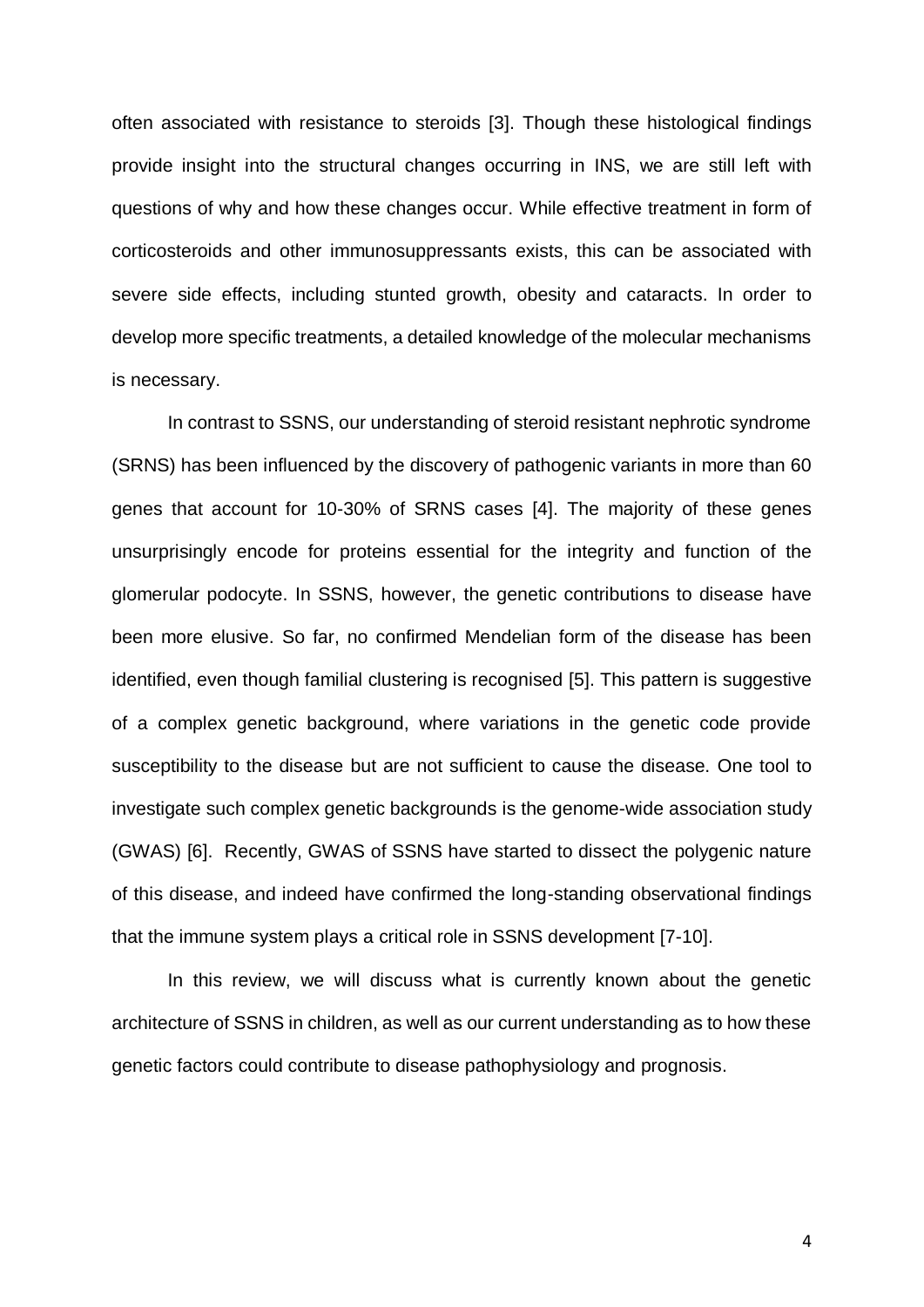#### **Why do we believe genetics play a role in the development of SSNS?**

Unlike in SRNS, there is no single gene that has been identified as causal for SSNS; however, there is epidemiologic evidence demonstrating that genetic risk plays an important role in the pathogenesis of SSNS. Firstly, there is familial aggregation of SSNS, suggesting shared genetic risk alleles leading to higher risk of developing disease [11-13]. It is estimated that 3% of children with SSNS have a first-degree relative with the same disease. Secondly, ethnic background influences both incidence and severity of disease phenotype [14,15]. Children of South Asian and African American descent have both been shown to have a higher incidence of INS than children of European descent. African American children are also more likely to show FSGS on renal biopsy and to develop steroid-resistance, compared with European children [15,16]. Genetic factors may not exclusively explain these trends in ethnicity influences and familial aggregation, as environmental factors may also play a role. It can therefore be hypothesized that susceptibility to developing SSNS is based on genetic risk variants in combination with environmental triggers.

#### **Overlap between SSNS and SRNS**

Though SSNS and SRNS have traditionally been considered to be separate disease entities with different prognoses and different treatment requirements, recent evidence suggests that perhaps these conditions represent a spectrum of a single disease [17]. Although genetic studies have revealed a plethora of genes, variants in which can cause SRNS, they only contribute to a minority (10-30%) of individuals with SRNS. For the remaining subset (>70%) current guidelines suggest trials with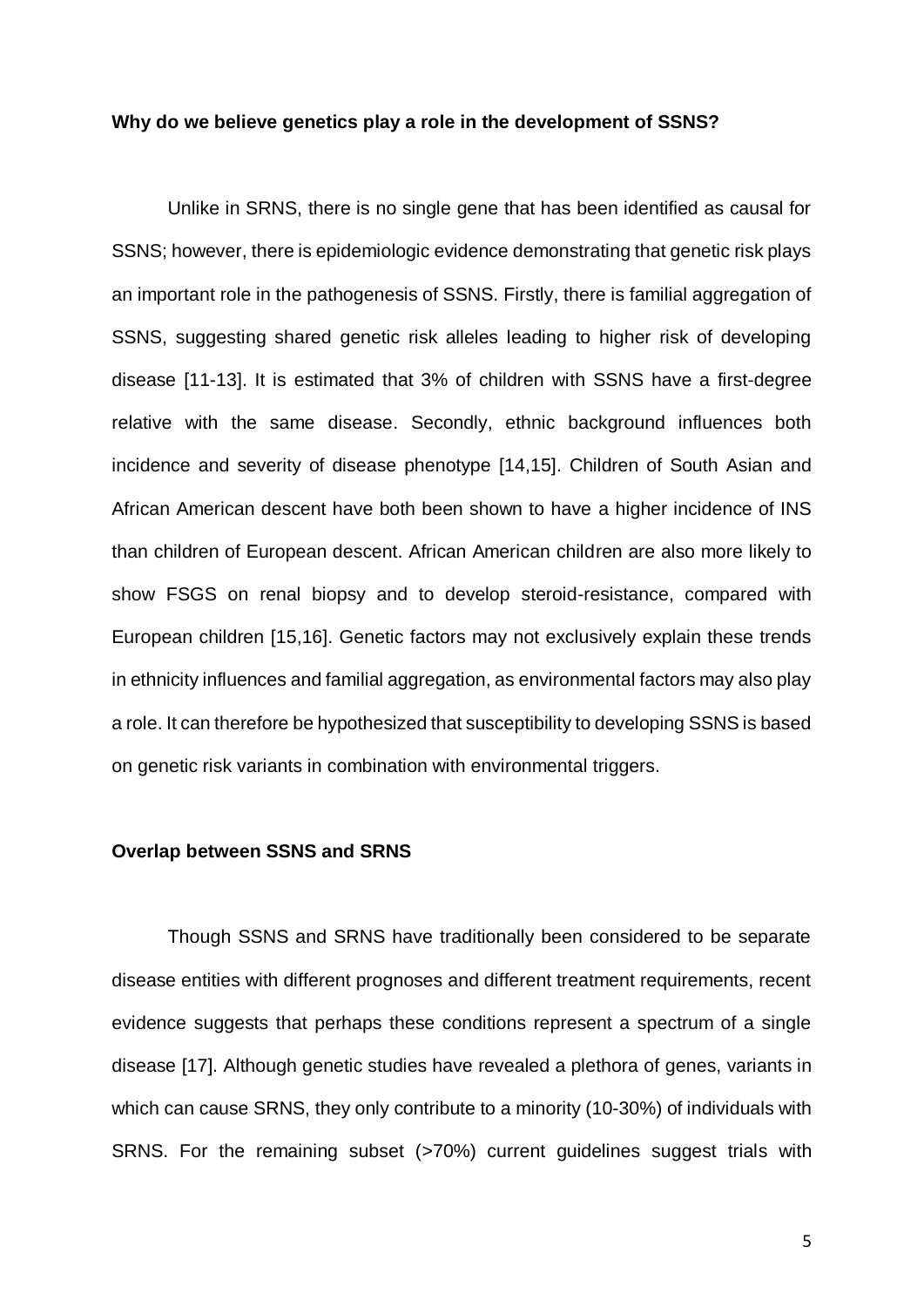immunosuppressive treatment assuming an underlying immunological process [18]. Some of these patients respond to further immunosuppression, despite their initial steroid resistance [Mason, 2020 #1371]. Interestingly, even in those patients with genes known to be causal for SRNS, such as *PLCE1* and *WT1*, responsiveness to immunosuppressives has also been documented [19,20]. Furthermore, it is observed that some individuals who are initially responsive to steroids, progress to developing resistance in later stages of the disease. Indeed, these patients even show evolutionary histopathologic changes on biopsy, transforming from MCD to FSGS as steroid-resistance develops [17]. These clinical observations highlight the difficulties in establishing a clear and unequivocal distinction between SRNS and SSNS. Nevertheless, every paediatric nephrologist will recognise the typical clinical picture of childhood SSNS, characterised by response to corticosteroid treatment within 4 weeks, age of onset between 2 and 6 years, and a 2:1 male predominance [6]. This is by far the most common form of childhood nephrotic syndrome and the phenotype of SSNS that this review will focus on.

# **Mendelian Inheritance of SSNS**

Despite multiple studies on familial SSNS affecting individuals from more than one generation suggestive of a single-gene defect [11-13], no single gene has been confirmed to cause the disease in any of these families: Even when familial SSNS has been mapped to a genomic region through large family cohorts, researchers have been unable to find a causal gene. For example, using linkage studies in a consanguineous kindred with three affected children, Ruf *et al.* [5] were able to identify a locus of genome-wide significance on chromosome 2p linked with SSNS, labelling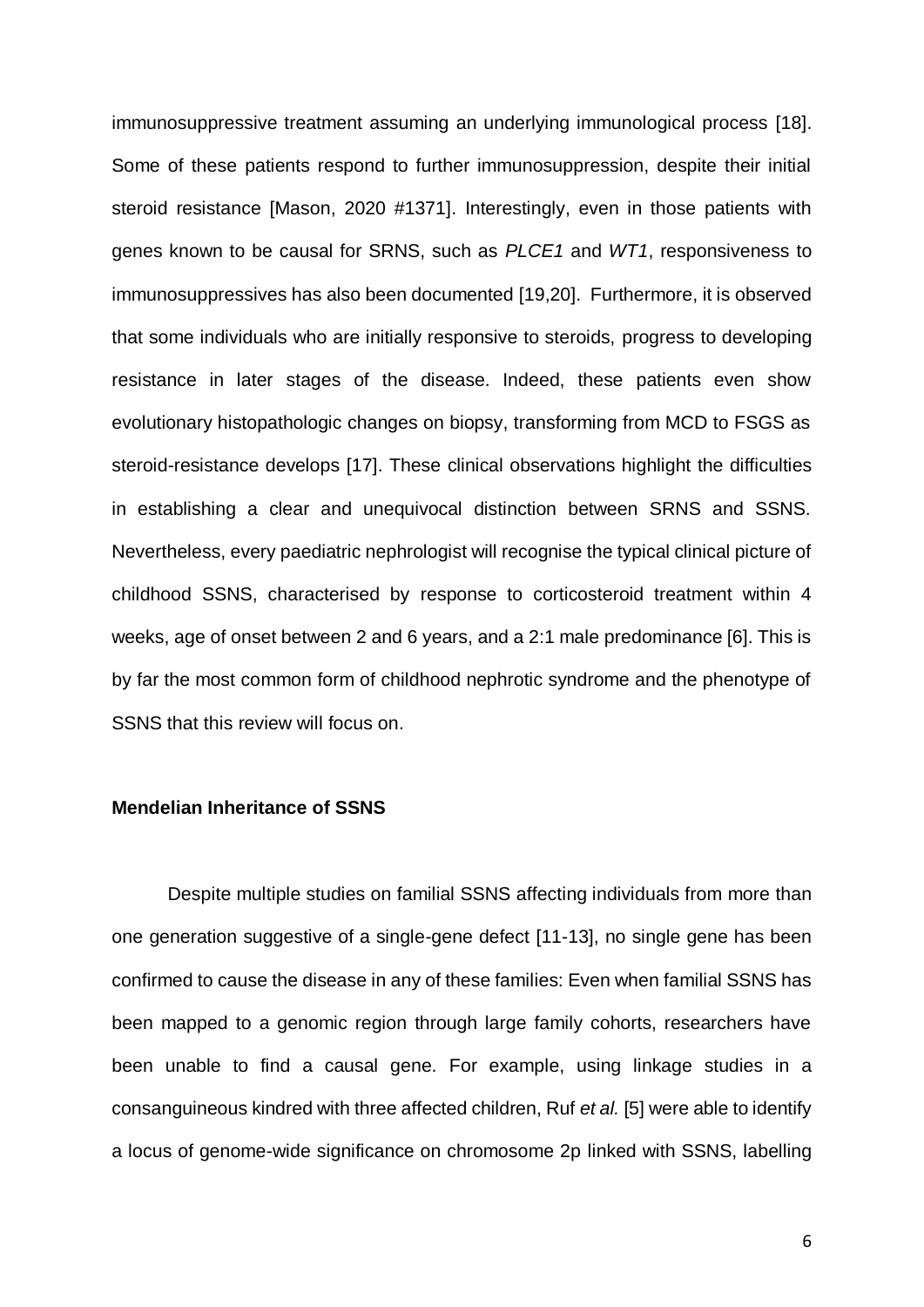a region that harboured more than 50 candidate genes, but further fine mapping and subsequent candidate gene analysis failed to identify any candidate causal variant and the locus has not been replicated in any other study so far.

To date, all of the genetic variants proposed to cause Mendelian SSNS can be classified as variants of uncertain significance. Most of the variants reported in the literature are from small, single-family studies and have not been validated in independent larger cohorts. When these variants are examined in the gnomAD database [21], many of them are shown to occur at high frequency in the general population. Recently, there has been consensus that although genetic sequencing advances have contributed greatly to our understanding of renal pathophysiology, they have also led to publication of numerous variants, especially in recessive diseases like nephrotic syndrome, where evidence of true variant pathogenicity remains insufficient [22]. Critical assessment of these variants is therefore essential, even when an identified gene matches with disease phenotype, with classification criteria available from the American College of Medical Genetics (ACMG) [23].

A recent example includes a large familial study focussed on partiallyresponsive nephrotic syndrome, where six genes were found to be associated with disease (*MAGI2*, *TNS2*, *DLC1*, *CDK20*, *ITSN1*, and *ITSN2*) [24]. These six genes were shown to interact with one another and converge on a single biochemical pathway: Rho GTPase regulation of the podocyte cytoskeleton. Rho-GTPases are important in forming and maintaining the foot processes of the glomerular filtration barrier, and therefore it is logical to suspect that defects in their function can lead to nephrotic syndrome [25]. On further examination, however, some of the identified genes were associated with only 1 or 2 families, and inheritance was often not statistically inferred between multiple families through linkage studies. In addition, the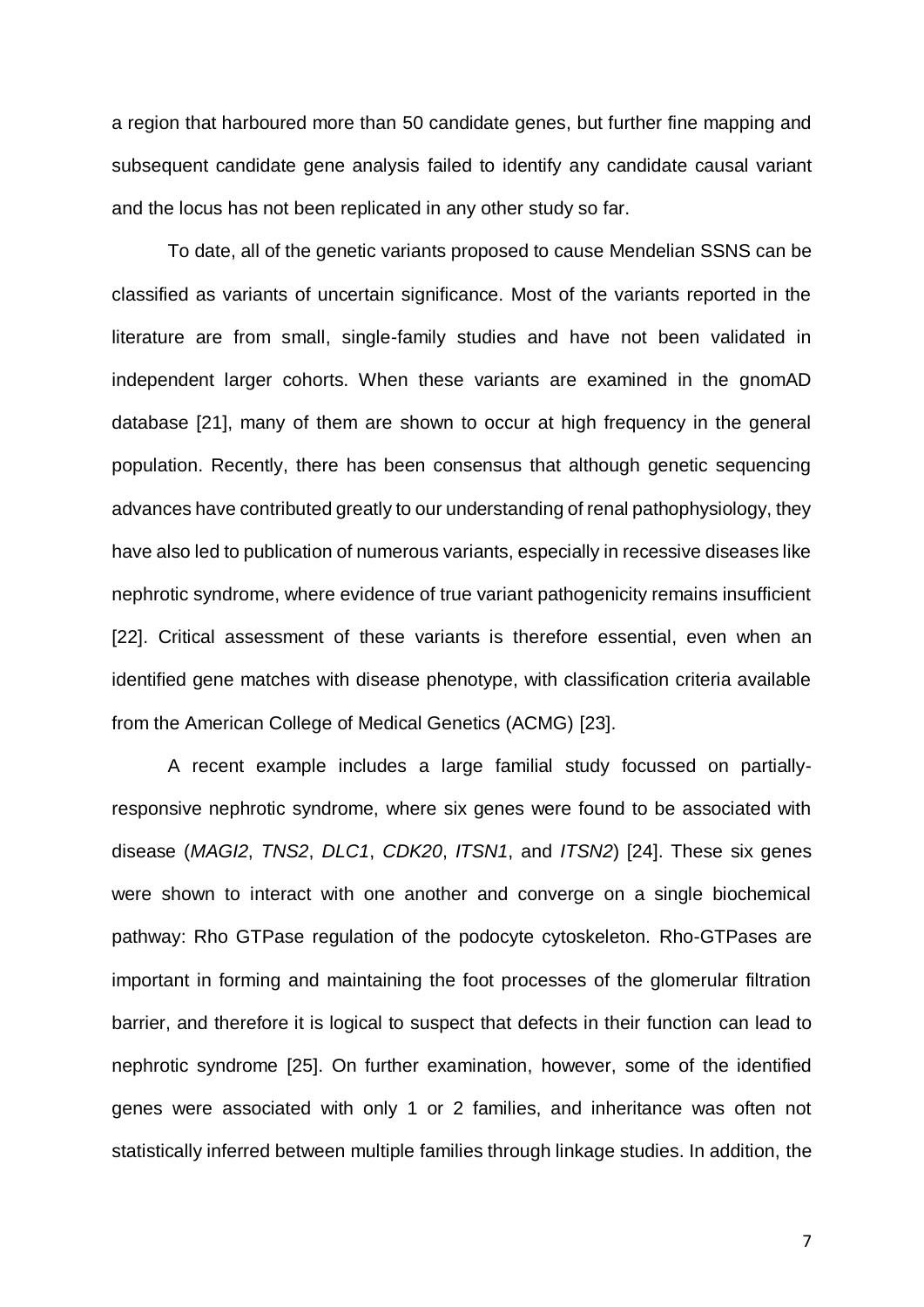study phenotypes show multiple individuals with SRNS or adult-onset disease, which does not fit with the classical phenotype of SSNS. Thus, although further families are needed for confirmation, genetic variation affecting the Rho GTPase pathway may well be implicated in familial clustering of proteinuric renal disease, but not with the typical childhood form of SSNS.

#### **Complex inheritance of SSNS**

In contrast to Mendelian inheritance, complex inheritance arises from common variation in multiple genes. The relevant variants are not necessarily in coding regions, indeed, the vast majority of variants identified in complex disease lie outside coding regions [26]. Many of those are found to be in areas relevant for gene regulation, such as promoters, enhancers *etc.*, where their presence alters the expression of genes. Additionally, complex interactions between these variants are assumed to have an influence on the risk of disease development [27]. This makes the study of complex disease challenging and single-family studies are not sufficient to identify relevant variants.

To identify these variants, a hypothesis free approach is necessary, where variants across the whole genome and not limited to coding regions are examined. One powerful approach to achieve this is the genome-wide association study (GWAS). GWAS investigates in a hypothesis-free fashion by using variants distributed over the whole genome as markers to tag risk loci in the genome. In a case-control design every single marker is tested if the frequency of an allele is significantly different between affected and unaffected individuals, this implies a risk modifying effect of the allele itself or nearby (ungenotyped) allele(s) that tend to be inherited alongside the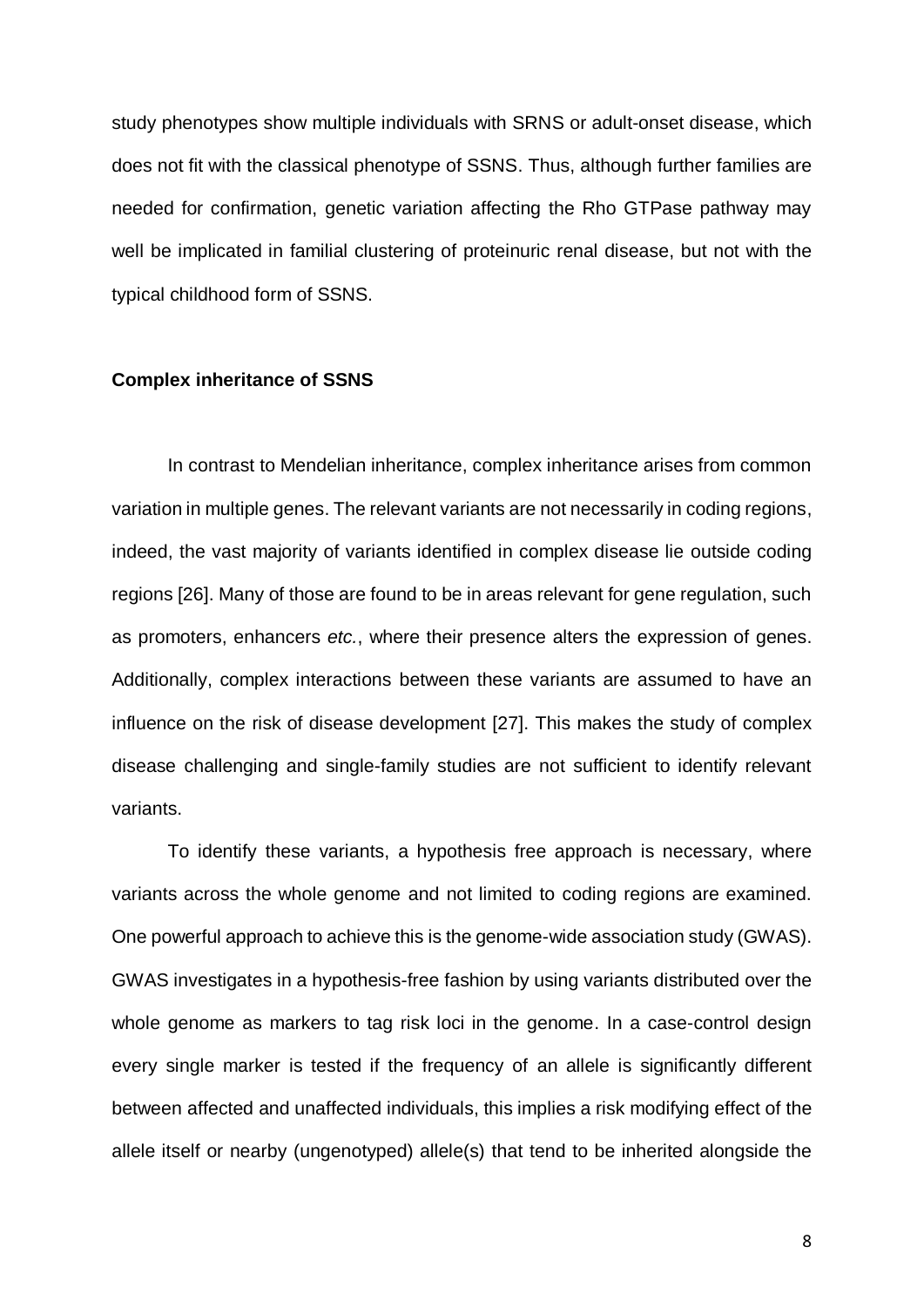tested allele, a situation termed linkage disequilibrium (LD). Since the frequency of some alleles is different in different ethnic groups or geographical regions it is important to ensure that the ancestry of cases and controls are as well-matched as possible and various statistical tools exist to quantify and, to an extent, correct for any known or hidden population stratification. Because a GWAS typically tests many thousands of independent markers, a high degree of statistical certainty is required to avoid observing apparent association purely as a consequence of observing the tail of a null distribution and conventionally a p-value of  $5x10^{-8}$  is accepted as statistically significant in this type of experiment. Because statistical power is a function of both the strength of the genetic effect (*i.e.* the relative risk with each copy of the allele) and the frequency of the allele in the population, GWAS are poorly suited to detecting the effects of rare alleles unless the magnitude of their effect on disease risk is large. In addition, by convention, novel associations should be replicated in an independent set of cases and controls before they are regarded as providing strong evidence implicating a gene or locus. It is important to keep in mind, as stated above, that the markers tested rarely include all of the potentially causative variants and rather are linked to (*i.e*. inherited with) the responsible allele.

# **The role of HLA in SSNS**

A handful of studies investigating complex inheritance patterns of SSNS have been published [\(Table 1](#page-27-0)). The majority of these studies used candidate gene approaches, where an *a priori* selection of candidate genes is required (summarized in Table 1 and reviewed in [28]). By far the strongest association found in all these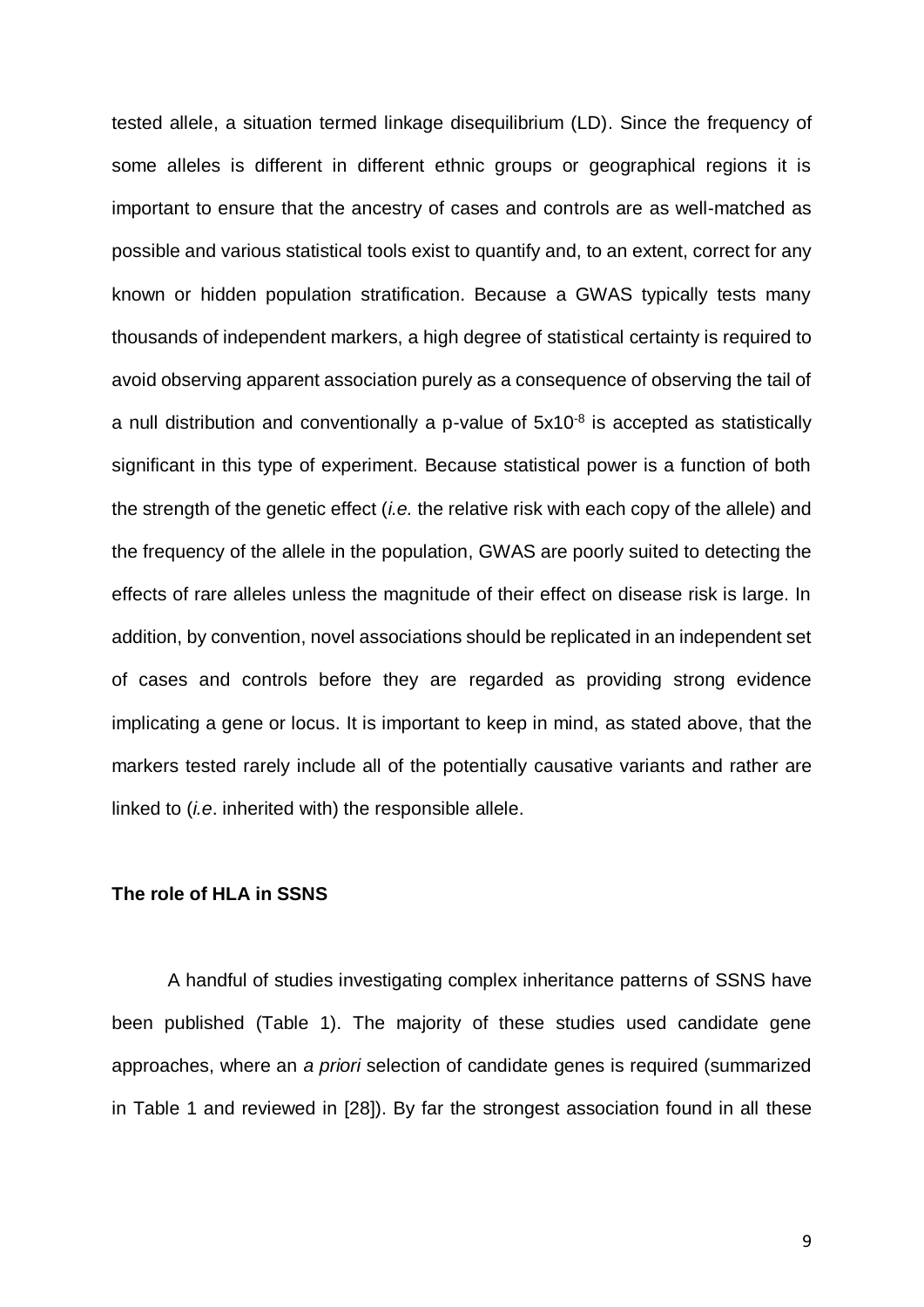studies is located within the HLA-DR/DQ region, specifically in and around *HLA-DQA1*  and *HLA-DQB1*.

The first exome wide association study, which is not limited to a selection of genes, but still to coding regions, was published by Gbadegesin *et al.* [29], who identified four variants (rs1129740, rs9273349, rs1071630, and rs1140343) in the HLA-DQA1/HLA-DQB1 locus associated with SSNS in a South Asian cohort. The two variants in *HLA-DQA1*, rs1129740 and rs1071630, were replicated in an independent European cohort and the association with *HLA-DQA1* has since been confirmed by other independent studies [29,7,9].

To date, there are 4 GWAS published on SSNS revealing new insights in the genetics of SSNS [7-10].

Debiec *et al.* [7] performed four separate GWAS in children with SSNS (discovery cohorts: European with 132 cases versus 2000 controls, African with 56 cases versus 454 controls, and Maghrebian with 85 cases versus 261 controls; replication cohort: European with 133 cases versus 552 controls) followed by a transethnic meta-analysis across all four cohorts. The group identified one SNP (rs1063348) reaching genome-wide significance across ethnicities located around *HLA-DQB1*. Subsequent conditional analysis revealed a further independent association (rs28366266) around *HLA-DRB1* and after conditioning on both, another SNP at this locus, rs9348883, which lies within introns of *HCG23* and *LOC101920163* (a minimally characterized long noncoding RNA) and in close proximity to *BTNL2,* remained significant across ethnicities [7].

A subsequent burden analysis of the two risk alleles in the HLA-DR/DQ region demonstrated that an increased number of risk alleles was associated with an increased SSNS risk as well as decreased age at onset of disease. Additionally, the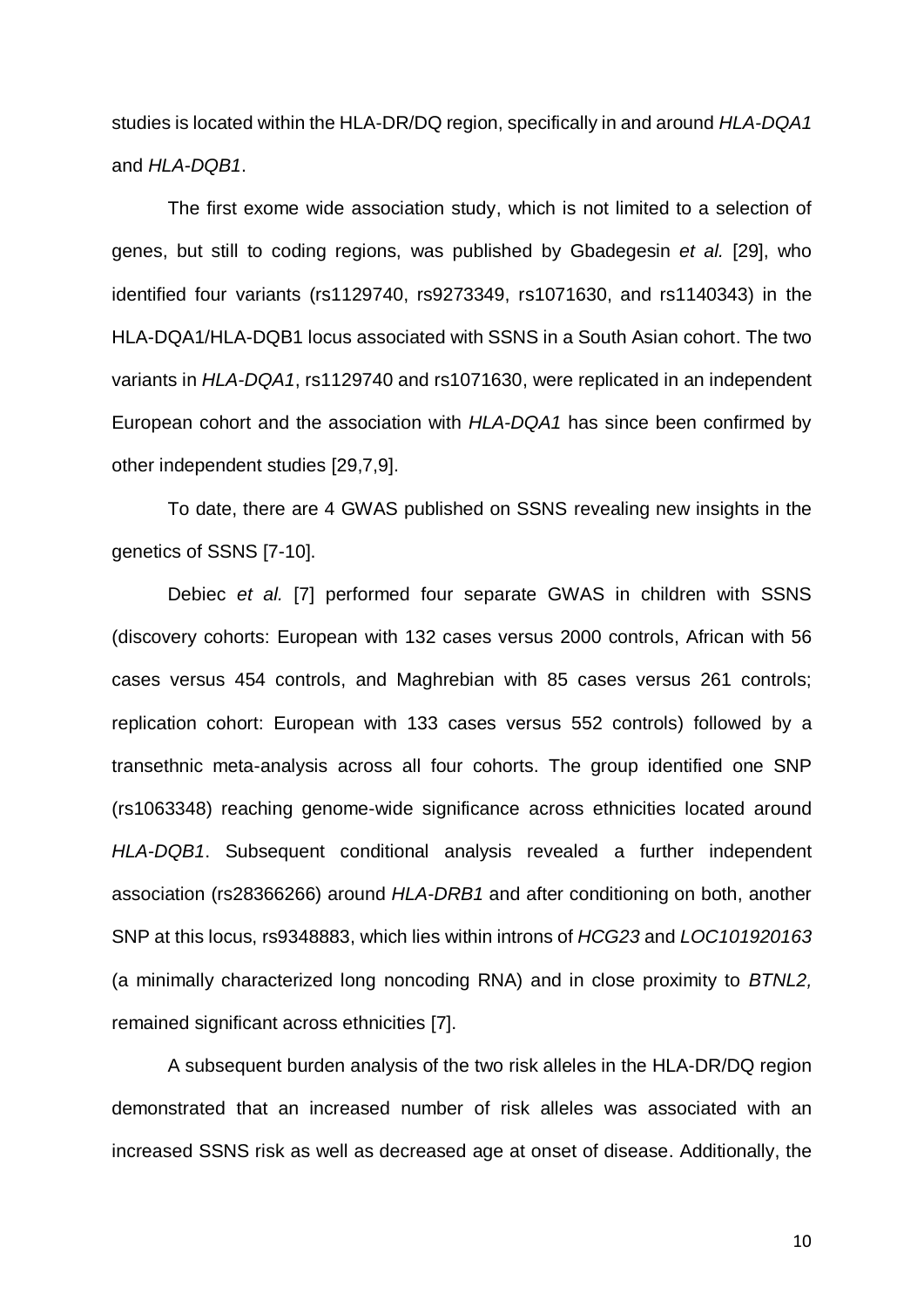lead variant (rs1063348) around *HLA-DQB1* was associated with significantly decreased expression of *HLA-DRB1, HLA-DRB5*, and *HLA-DQB1* in the glomerulus in children with SSNS (North American Nephrotic Syndrome Study Network-NEPTUNE cohort). Both lead variants, rs1063348 and rs28366266 were expression quantitative trait loci (eQTLs- a locus known to affect the expression of usually surrounding genes in different cell lines) for several HLA genes, including blood and EBV-transformed lymphocytes. These findings underline the central role of the immune system in SSNS, but also demonstrate the complexity of the mechanisms underlying disease development and the importance of understanding the cell type specificity of these eQTLs.

Additional support for the involvement of the HLA-DR/DQ region in SSNS came from a GWAS performed by our group investigating a large European cohort (422 cases versus 5642 controls) [8].

The strongest signal (rs9273542) was located within the HLA-DR/DQ region, in the intronic region of the gene *HLA-DQB1.* Conditional analysis on the lead SNP revealed another independently associated SNP (rs2858317) centromeric of *HLA-DQB1*, demonstrating that the association in this locus was driven by at least 2 independent signals. Further, the lead SNPs identified were in strong LD with the two lead markers (rs1063348 and rs28366266) identified by Debiec *et al*..

There are also two GWAS in Japanese SSNS patients (224 vs 419 controls and 987 cases vs 3206 controls, respectively) confirming the association with HLA-DR/DQ is important in a different ethnicity [9,10].

The HLA region is known as the most polymorphic genetic region in humans and SNPs in the HLA region are often tightly linked to each other. Therefore, even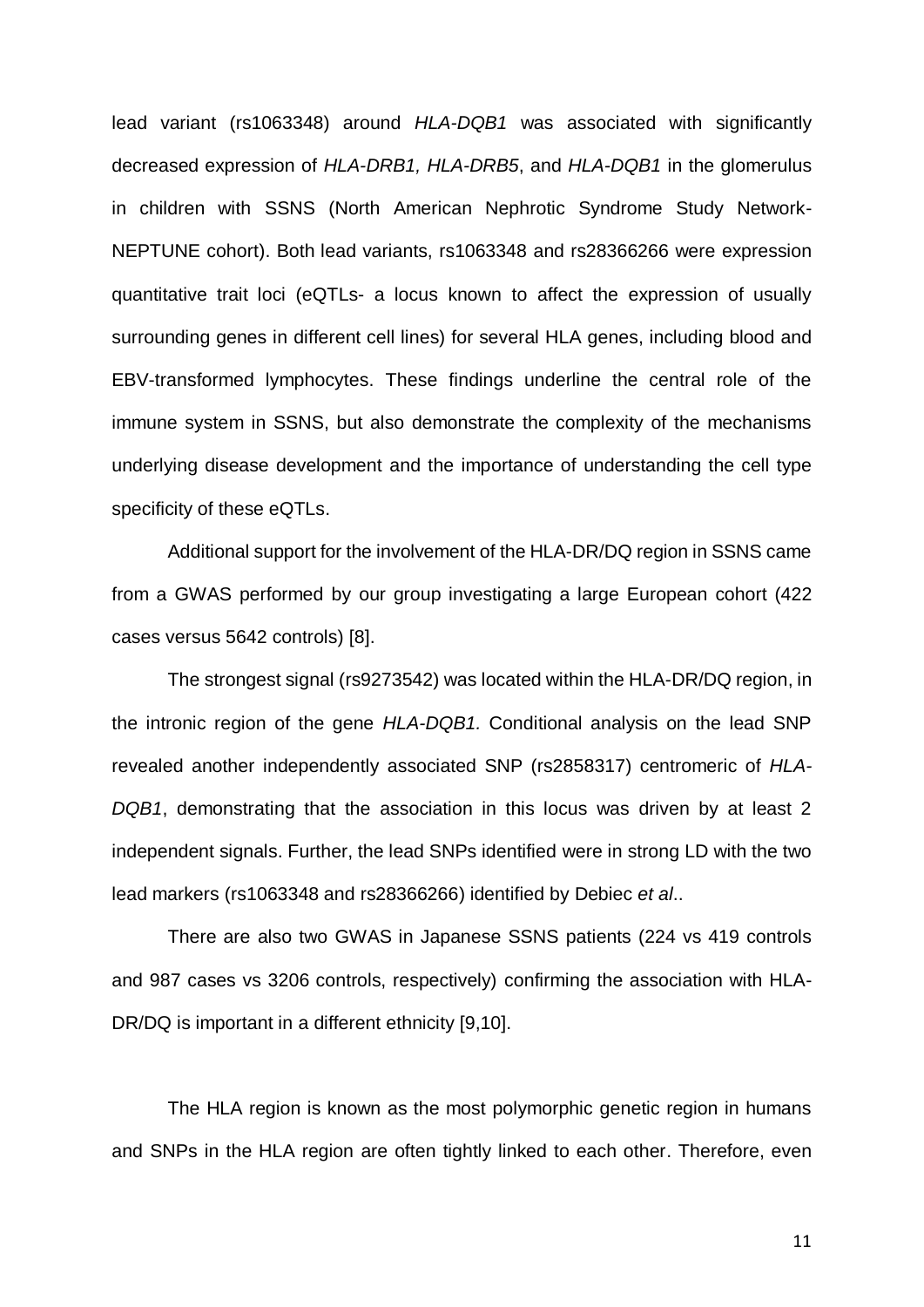though the HLA-DR/DQ region is clearly significantly associated with SSNS susceptibility, further analysis (termed HLA fine-mapping) is required to pinpoint the exact HLA alleles associated with a disease. This can be achieved by HLA imputation, where four-digit HLA alleles are defined, which correspond to specific HLA molecules. A summary of HLA alleles significantly associated with SSNS is provided in [Table .](#page-28-0)

Imputation of HLA alleles identified the composite haplotype *HLA-DQA1\*02:01; HLA-DRB1\*07:01; HLA-DQB1\*02* associated with the strongest risk of disease [7,8]. The same risk haplotype was identified in a group of South Asian children with SSNS [30]. Conversely, *HLA-DQA1\*01, HLA-DQA1\*01:03* and *HLA-DRB1\*13* appear to be protective in the European cohort and also in the South Asian cohort [30]. The fact that these haplotypes are preserved over different ethnicities supports their relevance in disease pathogenesis.

Remarkably, in both Japanese cohorts studied [9,10], the common risk haplotype of the European and South Asian population (*HLA-DQA1\*02:01; HLA-DRB1\*07:01; HLA-DQB1\*02)* was not replicated. The haplotype associated with the strongest risk for disease was *HLA-DRB1\*08:02, DQB1\*03:02*, and the haplotype with the strongest protective association was *HLA-DRB1\*13:02, DQB1\*06:04* [9]. Based on the Allele Frequency Net Database [31], these specific haplotypes seem to be extremely rare in Europeans, where HLA-DRB1\*08:02 has an allele frequency of only 0-0.03%, in contrast to 4.2% in the Japanese population [32]. This low frequency means that a very much larger study than seems feasible at the moment would be needed to have sufficient power to reliably confirm or refute an association of this alleles with disease in Europeans.

The involvement of the HLA system suggests that SSNS may be an unintended consequence of the immune system responding to an infection and this fits with the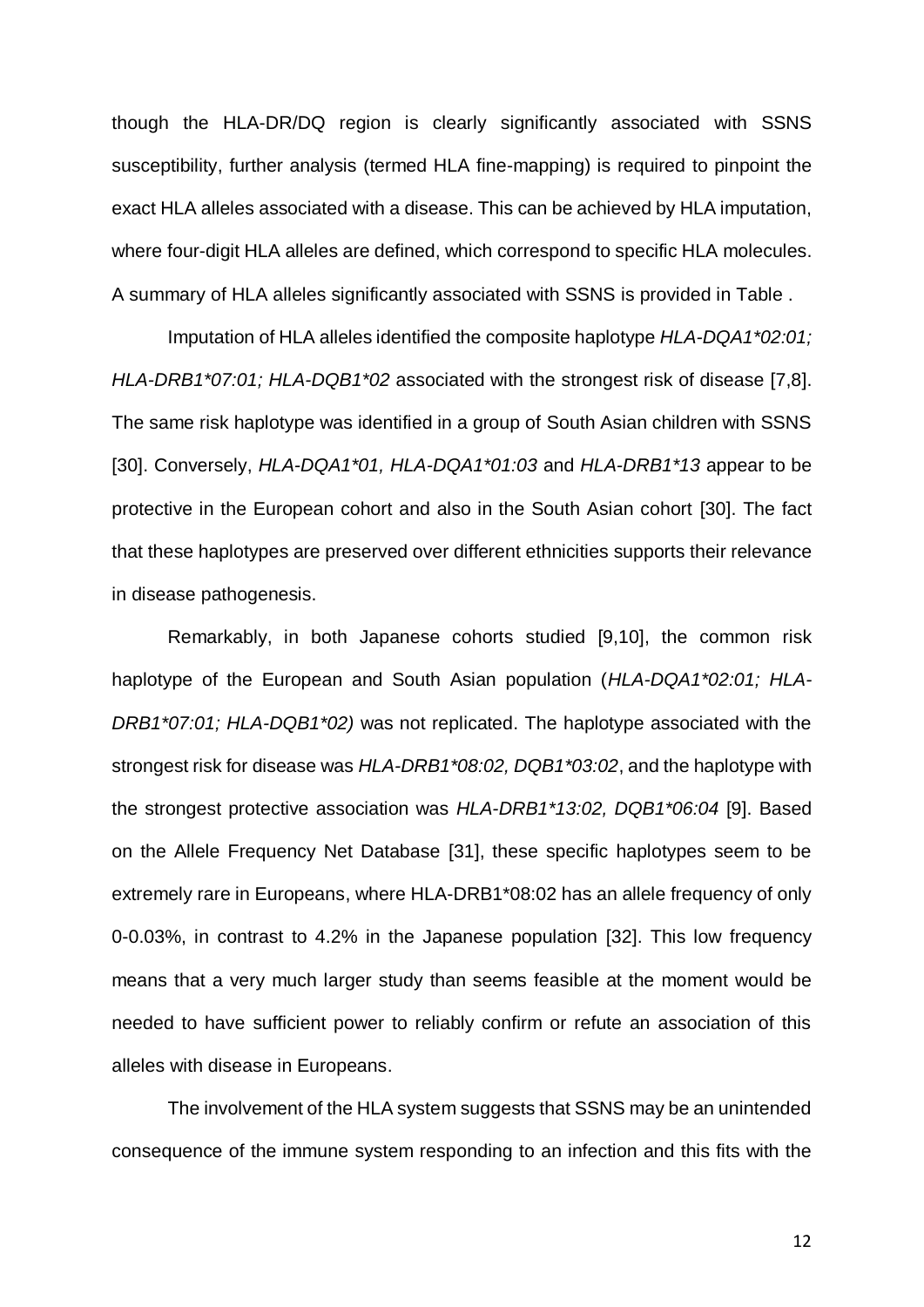clinical observation that manifestations of the disease are typically preceded by an upper respiratory infection. The fact that different HLA alleles appear to be involved in different ethnicities may indicate that the infectious trigger may vary by geographic region.

# **Non-HLA candidate genes for SSNS**

While the association of SSNS with the HLA class II locus is confirmed by several studies, it is not clearly understood how the different HLA alleles impact susceptibility to SSNS or how they modify the risk for immune disease. It is possible that different HLA alleles facilitate altered antigen presentation via HLA class II variants to the immune system, and that this is enhanced by impaired regulatory mechanisms of the immune system; however, these hypotheses have yet to be experimentally tested. Thus, a crucial first step in understanding the pathogenesis of SSNS is through the detection of associations outside the HLA region. Prominent examples from nephrology include membranous nephropathy (MN): in MN, a GWAS identified a locus over *PLA2R1*, acting as an antigen in the kidney, thus suggesting a genetic predisposition to antibody formation against the PLA2R1 receptor as a crucial disease mechanism [33,34]. Arguably, it would be the detection of non-HLA genes that substantially increase our understanding of SSNS pathogenesis.

#### **BTNL2**

The lead SNP in the African cohort identified by Debiec *et al.* [7] was a missense variant in the gene *butyrophilin like-2 (BTNL2*) and subsequent metanalysis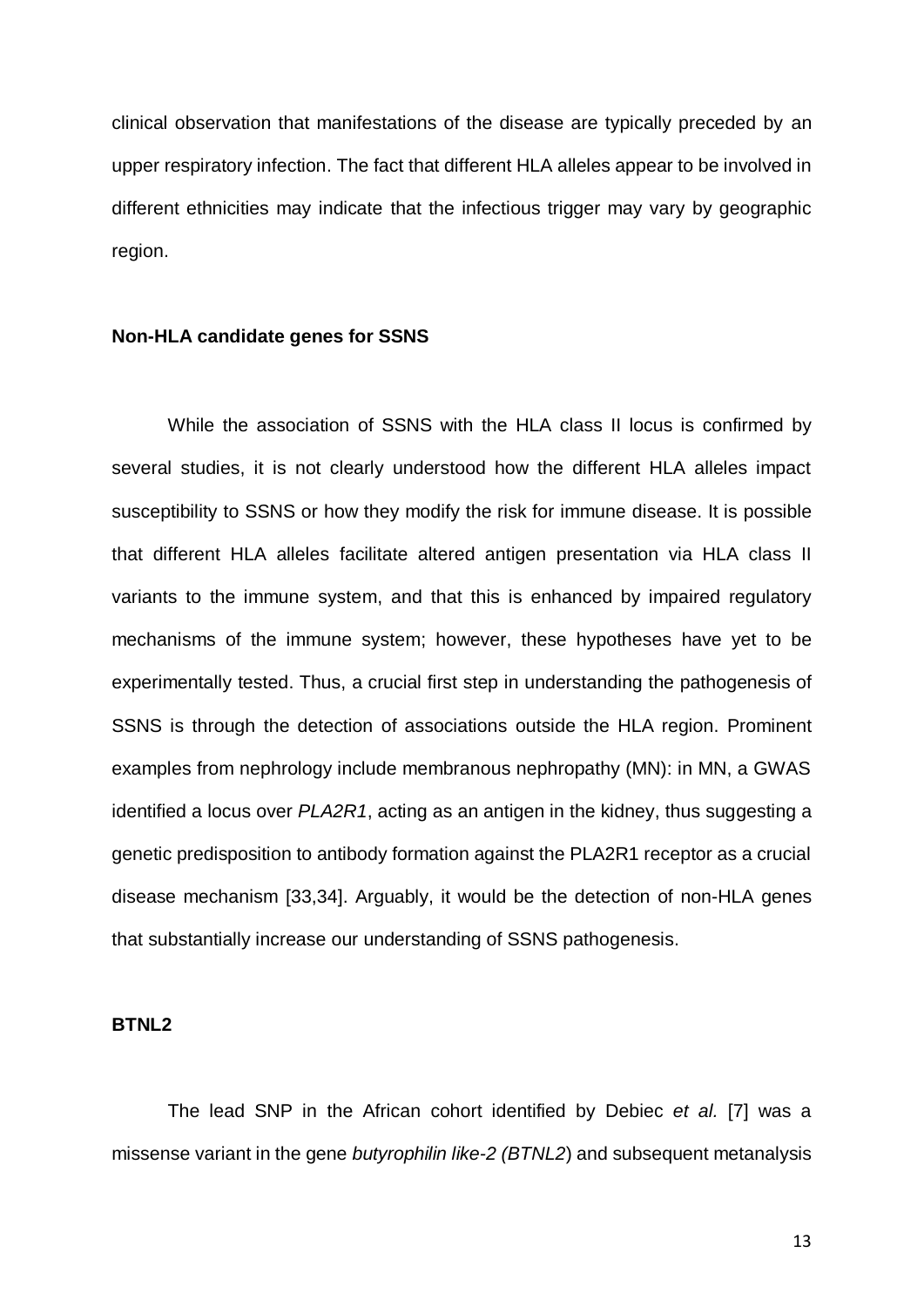of all four cohorts identified an independently associated SNP in close proximity of *BTNL2*.

*BTNL2 (Butyrophilin-like 2)* has not been associated with SSNS elsewhere, but with multiple other immune mediated diseases [35,36]. It is thought to be a negative regulator of T cell activity by suppressing T cell proliferation and activation [\(Figure 1\)](#page-25-0) [37,38]. *BTNL2* induced FoxP3 expression and regulatory T cell (Treg) differentiation [37]. However, the precise mechanism between variants in *BTNL2* and the development of proteinuria remains unclear and this association was not replicated in an independent group.

# **CALHM6/DSE and PARM1**

Our group identified two signals outside the HLA region, the strongest on chromosome 6 between the genes *CALHM6* (*Calcium Homeostasis Modulator Family Member 6)* and *DSE (Dermatan sulfate epimerase-1)* [8]. And the other on chromosome 4 within the intronic region of the gene *PARM1 (Prostate androgenregulated mucin-like protein 1)*. Although we did not replicate these findings in an independent cohort, Debiec *et al.* identified two SNPs outside the HLA region reaching suggestive levels of significance, one of which (rs2858829) is identical to one of the lead SNPs identified by us between the genes *CALHM6* and *DSE* [8,7]. This could be considered as an independent replication for this locus, however, as the direction of effect (risk or protection) is not reported by Debiec *et al.* results still have to interpreted cautiously.

*CALHM6* (*Calcium Homeostasis Modulator Family Member 6)*, previously also annotated as FAM26F or INAM (IRF-3-dependent NK-activating molecule), is thought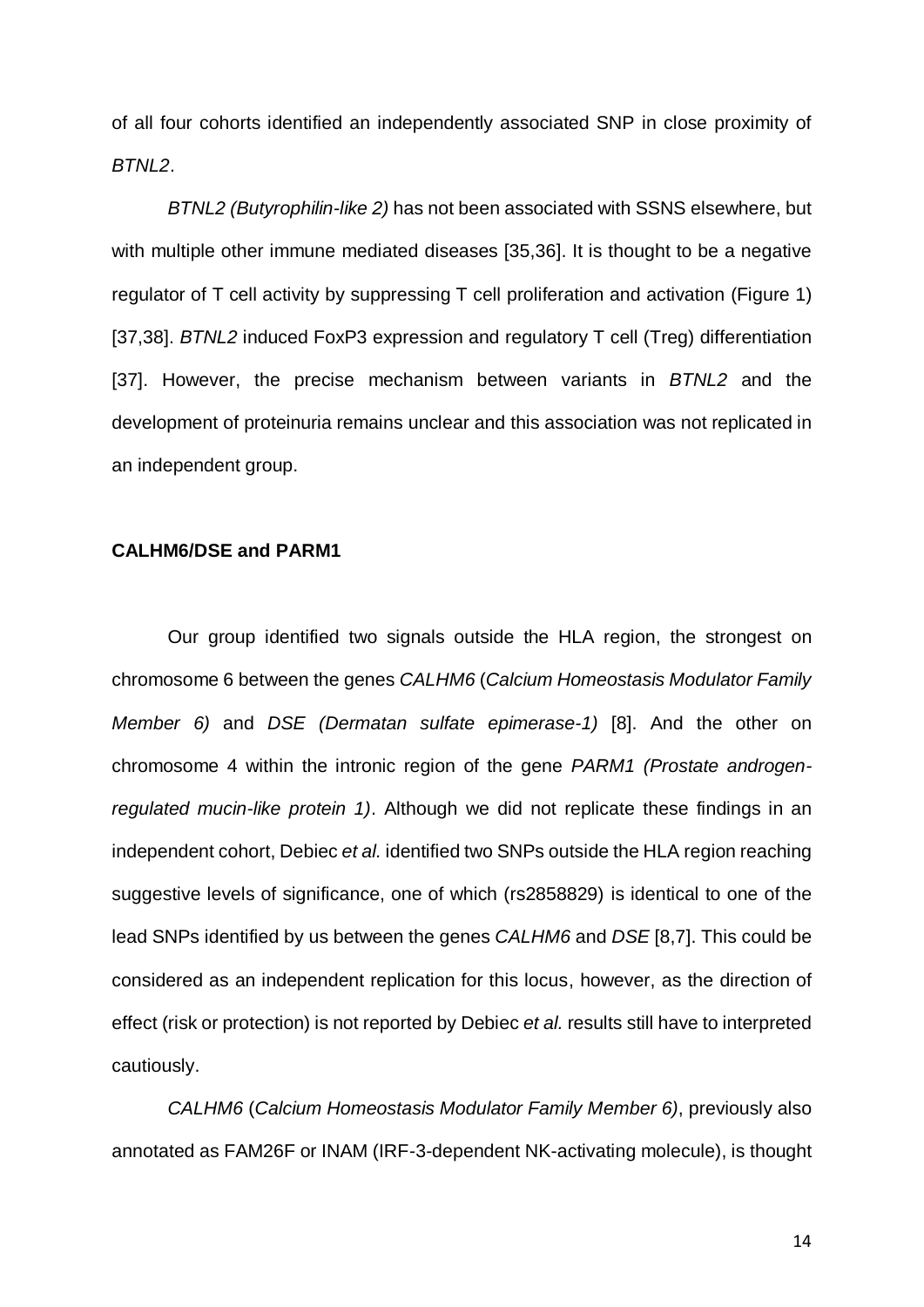to be involved in infection, stress and immune response [39]. *CALHM6* expression is high in lymphocytes, especially in naïve and memory B cells as well as CD4+ T cells, and is regulated by various immune stimuli, with INF-γ known as the strongest stimulator for expression [40,41]. The function of the protein encoded by *CALHM6* remains unknown, but it is predicted to be a cation channel with an immunoglobulinlike fold [39]. Another member of the CALHM superfamily has been shown to be an ATP release channel and ATP is a reported trigger of apoptosis also in immune cells [42-44]. The lead variants associated with SSNS in our study are strong expression quantitative trait loci (eQTL) for *CALHM6*, with the risk allele decreasing expression of *CALHM6*. Downregulation of *CALHM6* could affect its immune regulatory role. The presence of the variant could lead to an imbalance in the CD4+ T helper (Th) cell subgroups, Th17 and Tregs cells, which has been associated with SSNS pathogenesis [45,46]. The beneficial role of glucocorticoids in SSNS could be partially explained by an upregulation of *CALHM6*, which was shown in rheumatic arthritis patients where *CALHM6* was significantly upregulated in CD4+ T cells of steroid responders in comparison to non-responders [47]. [\(Figure 1\)](#page-25-0)

*CALHM6* has further been shown to be expressed on memory B cells. Recovery of memory B cells after Rituximab treatment has been related to SSNS relapse, hence decreased expression of *CALHM6* in memory B cells of SSNS patients could disturb regulatory processes in this cell line [48]. Thus, altered immune regulatory mechanism because of reduced *CALHM6* expression could affect B cells or T cells or perhaps both lymphocyte types in parallel. [\(Figure 1\)](#page-25-0)

*DSE (Dermatan sulfate epimerase-1),* is the neighbouring gene to *CALHM6* and encodes the enzyme dermatan sulfate epimerase-1, that converts chondroitin Dglucuronic acid to dermatan L-iduronic acid (IdoA) during the biosynthesis of dermatan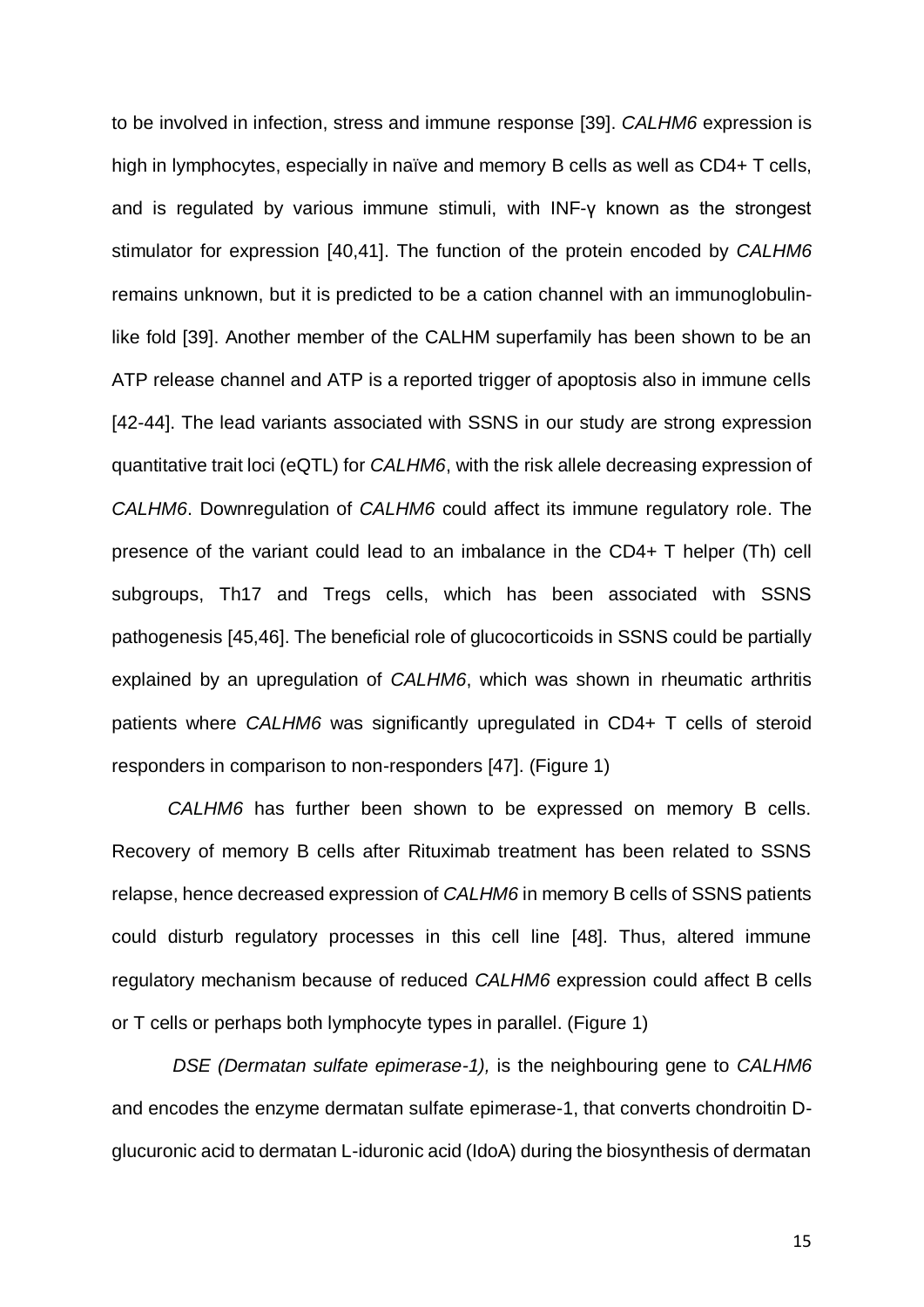sulfate (DS). Together with chondroitin sulfate (CS), DS is a member of the large family of polysaccharides called glycosaminoglycans (GAGs), which are an essential part of the glycocalyx surrounding the endothelial cells of the glomerular filtration barrier [49]. Changes in the CS/DS content and modifications have been found in different animal models for renal disease [50]. A study in humans examining the expression of different DS domains in the glomerulus, found that in healthy kidneys, neither DS domain is expressed in the glomerulus, whereas in patients with glomerular disease (FSGS, MN and SLE) DS domains were highly expressed [51]. The variants detected by our group are eQTL for *DSE* possibly leading to an increased expression of *DSE* in SSNS patients. This could lead to an increased production of DS in the kidneys and successive alteration in the CS/DS content in the glomerulus. However, it remains to be elucidated what role DS plays in the pathophysiology of SSNS and how it possibly leads to structural changes in the podocyte's cytoskeleton. [\(Figure 1\)](#page-25-0)

*PARM1 (Prostate androgen-regulated mucin-like protein 1)* encodes a protein that has mainly been linked and investigated in relation to prostate cancer [52]. Expression is the highest in androgen dependent cell lines, and there is currently no obvious association of *PARM1* with renal or autoimmune disease [52]. Furthermore, the association with *PARM1* was not replicated elsewhere.

# **NPHS1 and TNFSF15**

In the latest study by Jia *et al.,* common variants in two loci outside the HLA region were associated with SSNS in Japanese children. The first locus was on chromosome 19 in the *NPHS1-KIRREL2* region and the second locus on chromosome 9 in the *TNFSF15* region. They went on to replicate these risk variants in *NPHS1* in a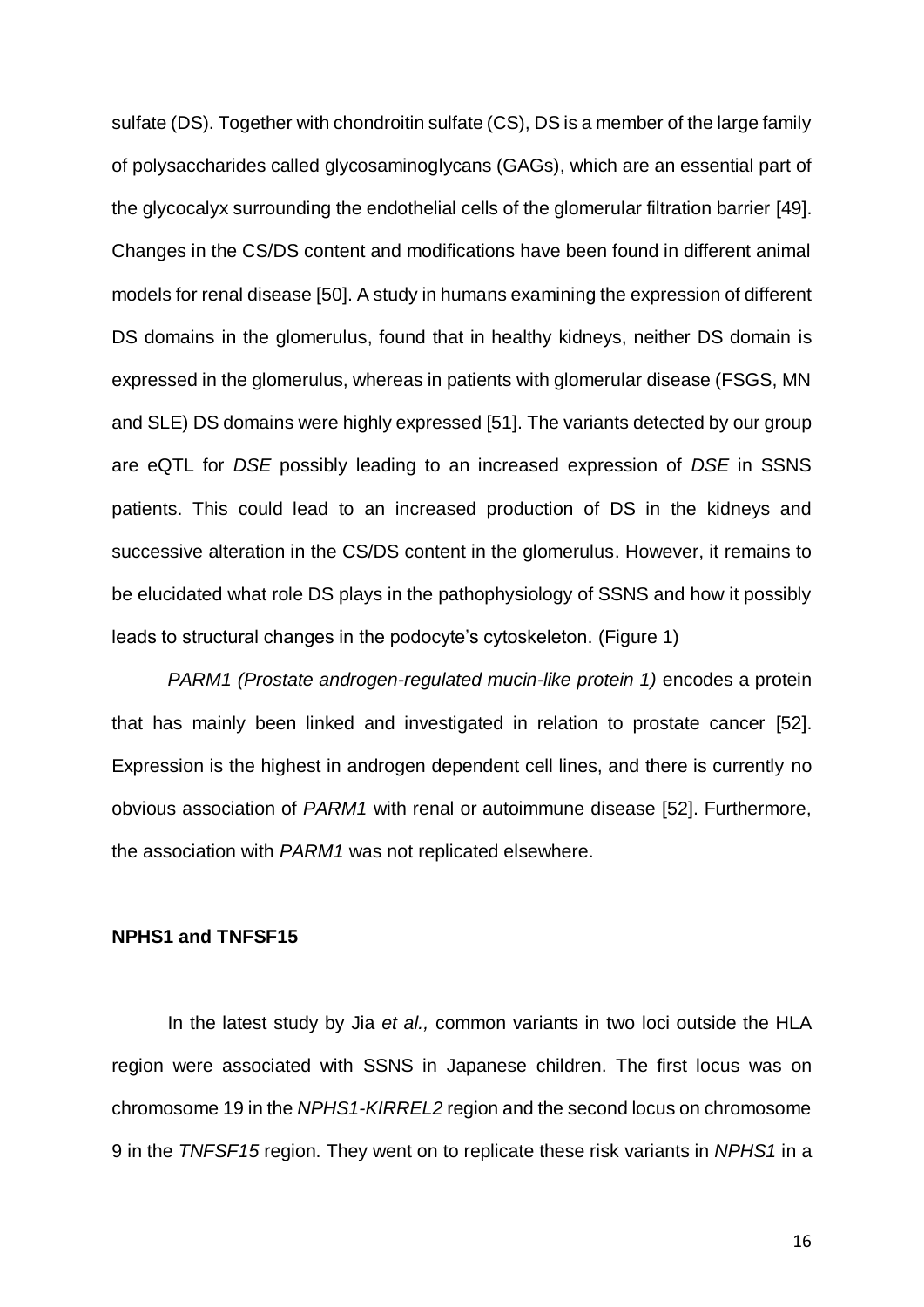Korean, South Asian, and in one of two African (South Asian Midwest Pediatric Nephrology Consortium, MWPNC) cohorts. In contrast, none of the risk variants in *NPHS1* were replicated in a European, Hispanic, Maghrebian or in the second African (NEPHROVIR) cohort. These results, revealing differences between European and Asian (Japanese) GWAS cohorts, would suggest that different genetic risk factors are operating in European compared with Japanese SSNS patients. This is further supported by the absence of significant association in the Japanese groups with the *CALHM6/DSE* and *PARM1* region. However, these findings have to be replicated in large cohorts and thus should be interpreted with caution.

*NPHS1* encodes the protein Nephrin, a structural component of the slit diaphragm and essential part of the glomerular filtration barrier. Rare variants in *NPHS1*, are a well-established monogenic cause of congenital nephrotic syndrome (Finnish type), which is steroid resistant. The association of common variants in and around *NPHS1* with SSNS is therefore surprising. The group could not find evidence that the identified risk variants are eQTLs for *NPHS1* or *KIRREL2* by interrogation of public databases and this conclusion was supported by analysis of the expression of *NPHS1* in four patients compared to 183 controls, where no difference in the overall expression of *NPHS1* was found. However, they subsequently analysed the allele specific expression, where the expression of the risk haplotype harbouring the risk variants is compared to the expression of the reference haplotype without risk variants. The expected ratio would be 1:1 if there was no effect on gene expression of the risk allele but the risk haplotype was found to be less abundant than the reference haplotype. However, the numbers used in this expression analysis are very small and therefore must be replicated in larger groups [10]. [\(Figure 1\)](#page-25-0)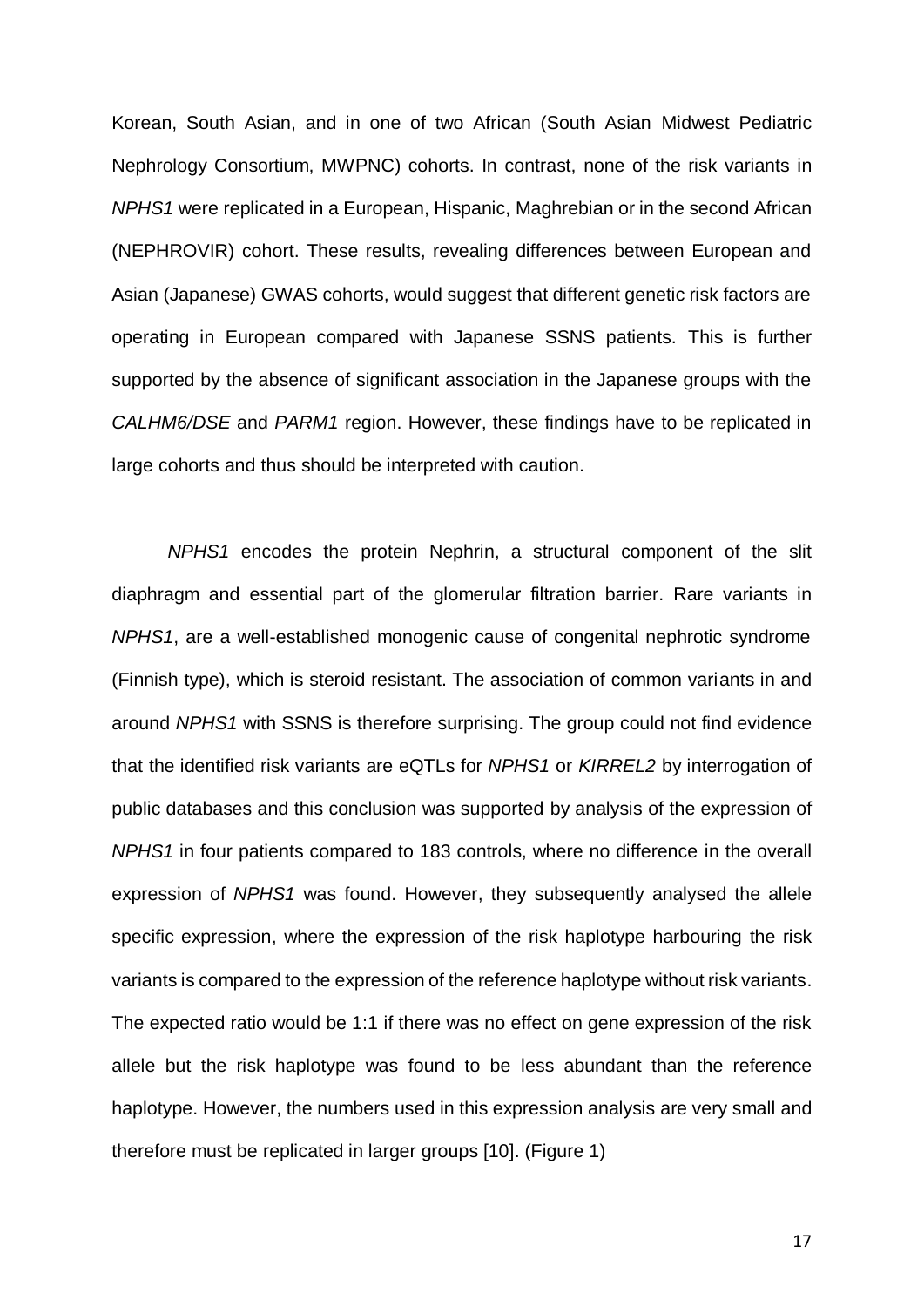The second peak outside the HLA region in the Japanese study was in the region of the gene *TNFSF15* (TNF super-family member 15). Variants in the region of this gene have been associated with several autoimmune and inflammatory disease. The lead variant (rs4979462) identified in the study by Jia *et al.* was previously investigated in relation to primary biliary cirrhosis, where the presence of the variant led to a higher endogenous T*NFSF15* expression and generation of a novel NF-1 binding site [53]. However, further studies have to be performed to investigate the relevance of these findings in SSNS patients.

# **Conclusion**

Genetic studies in patients with steroid sensitive nephrotic syndrome have taught us firstly that the disease is rarely, if ever, inherited as a monogenic trait and instead has a complex genetic basis; secondly, the strongest genetic risk factors, in multiple different populations, are HLA alleles, implying that the adaptive immune system plays a key role in the pathophysiology of the disease. The association of different HLA alleles, and different non-HLA genes, with the disease in different ethnic groups suggests that the disease, as encountered in different parts of the world, may be more varied (in terms of its underlying mechanism) than is apparent clinically.

These findings highlight the large gaps in our understanding of SSNS. Future work should be focussed on the following strategies: Firstly, on replicating and extending genetic analyses in large cohorts of patients with SSNS from different ethnic backgrounds, to further define differences, and commonalities, in the genetic architecture across different populations.

Secondly, on further investigating the role of the identified variants on SSNS, for instance by looking at tissue specific expression of the relevant genes and their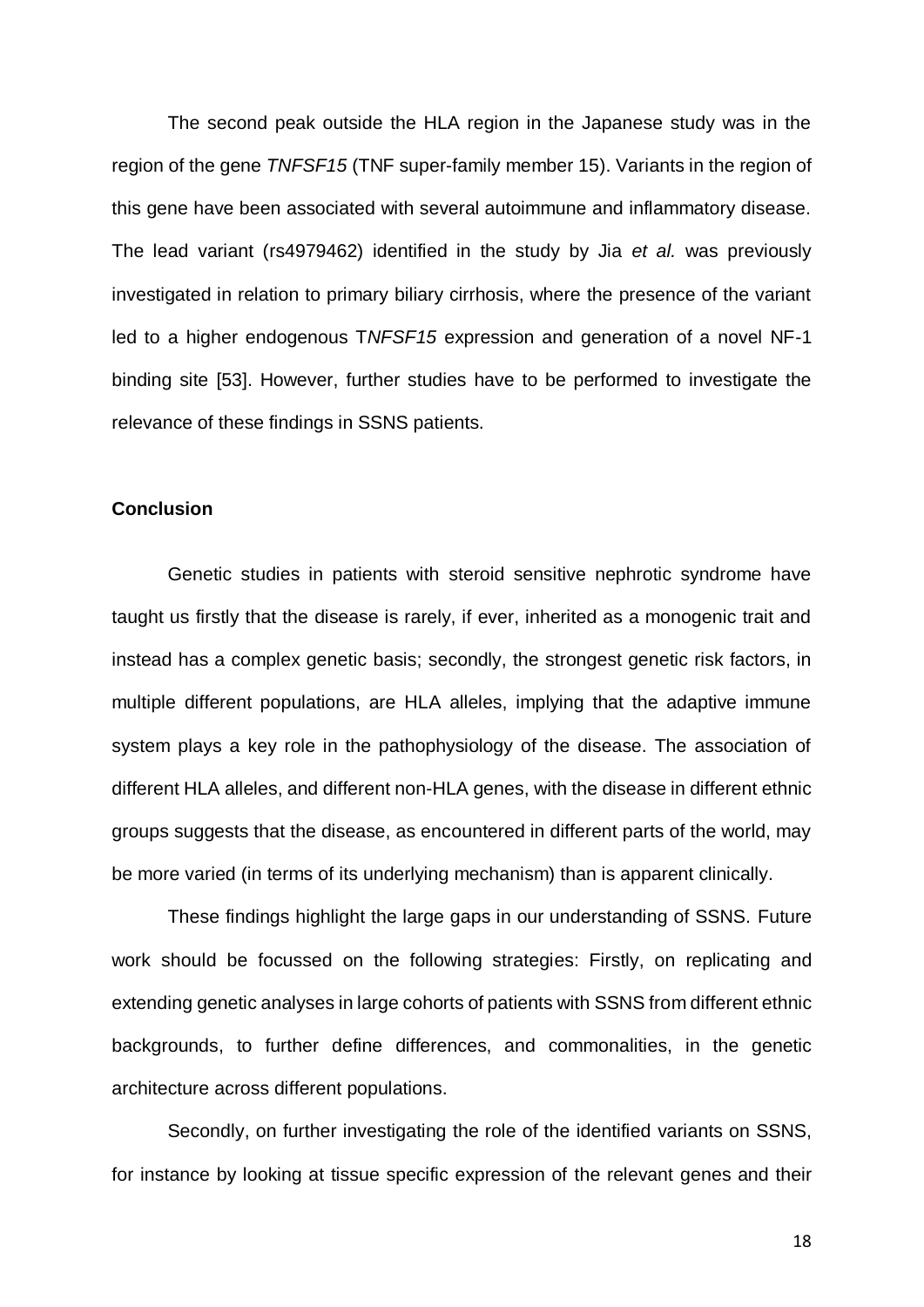interactions in order to understand how genetic variation at these loci can lead to glomerular disease.

Thirdly, to determine the genetic risk variants associated with the variable phenotypes of SSNS, such as age or pattern and number of disease relapses. These "genetic signatures" could then be used to optimize immunosuppressive treatments and greater predict disease prognosis for patients with SSNS.

# **Acknowledgements**

Prof. Kleta, Prof. Bockenhauer, and Dr. Downie were supported by St. Peter's Trust for Kidney, Bladder, & Prostate Research. Dr. Downie was supported by the KRESCENT Post-Doctoral Fellowship from the Kidney Foundation of Canada.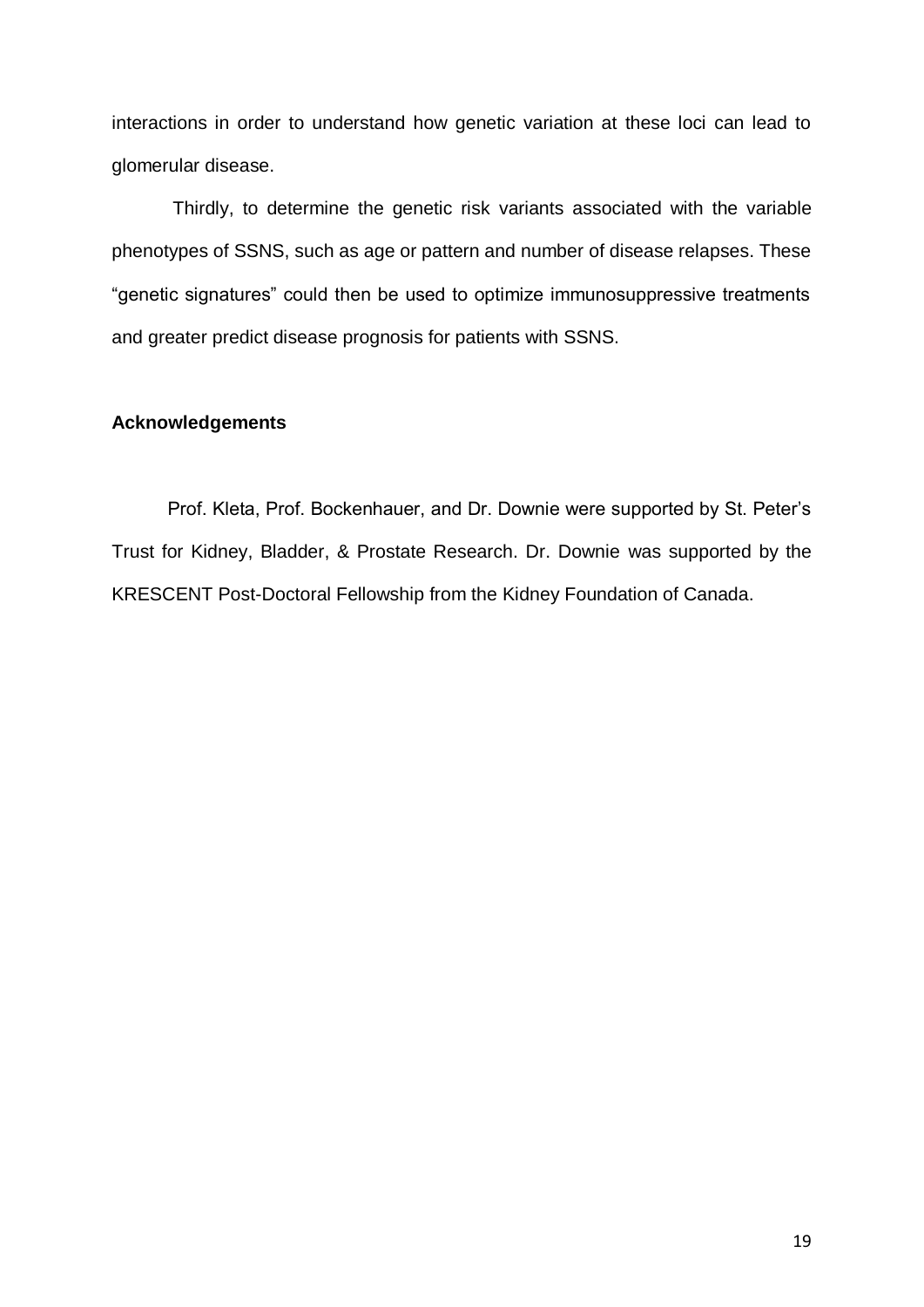# **References**

1. Downie ML, Gallibois C, Parekh RS, Noone DG (2017) Nephrotic syndrome in infants and children: pathophysiology and management. Paediatr Int Child Health 37 (4):248-258. doi:10.1080/20469047.2017.1374003

2. The primary nephrotic syndrome in children. Identification of patients with minimal change nephrotic syndrome from initial response to prednisone. A report of the International Study of Kidney Disease in Children (1981). J Pediatr 98 (4):561-564 3. D'Agati VD, Kaskel FJ, Falk RJ (2011) Focal segmental glomerulosclerosis. N Engl J Med 365 (25):2398-2411. doi:10.1056/NEJMra1106556

4. Sadowski CE, Lovric S, Ashraf S, Pabst WL, Gee HY, Kohl S, Engelmann S, Vega-Warner V, Fang H, Halbritter J (2015) A single-gene cause in 29.5% of cases of steroid-resistant nephrotic syndrome. Journal of the American Society of Nephrology 26 (6):1279-1289

5. Ruf RG, Fuchshuber A, Karle SM, Lemainque A, Huck K, Wienker T, Otto E, Hildebrandt F (2003) Identification of the first gene locus (SSNS1) for steroidsensitive nephrotic syndrome on chromosome 2p. Journal of the American Society of Nephrology 14 (7):1897-1900

6. Tam V, Patel N, Turcotte M, Bosse Y, Pare G, Meyre D (2019) Benefits and limitations of genome-wide association studies. Nat Rev Genet 20 (8):467-484. doi:10.1038/s41576-019-0127-1

7. Debiec H, Dossier C, Letouze E, Gillies CE, Vivarelli M, Putler RK, Ars E, Jacqz-Aigrain E, Elie V, Colucci M, Debette S, Amouyel P, Elalaoui SC, Sefiani A, Dubois V, Simon T, Kretzler M, Ballarin J, Emma F, Sampson MG, Deschenes G, Ronco P (2018) Transethnic, Genome-Wide Analysis Reveals Immune-Related Risk Alleles and Phenotypic Correlates in Pediatric Steroid-Sensitive Nephrotic Syndrome. J Am Soc Nephrol 29 (7):2000-2013. doi:10.1681/ASN.2017111185

8. Dufek S, Cheshire C, Levine AP, Trompeter RS, Issler N, Stubbs M, Mozere M, Gupta S, Klootwijk E, Patel V, Hothi D, Waters A, Webb H, Tullus K, Jenkins L, Godinho L, Levtchenko E, Wetzels J, Knoers N, Teeninga N, Nauta J, Shalaby M, Eldesoky S, Kari JA, Thalgahagoda S, Ranawaka R, Abeyagunawardena A, Adeyemo A, Kristiansen M, Gbadegesin R, Webb NJ, Gale DP, Stanescu HC, Kleta R, Bockenhauer D (2019) Genetic Identification of Two Novel Loci Associated with Steroid-Sensitive Nephrotic Syndrome. J Am Soc Nephrol 30 (8):1375-1384. doi:10.1681/ASN.2018101054

9. Jia X, Horinouchi T, Hitomi Y, Shono A, Khor SS, Omae Y, Kojima K, Kawai Y, Nagasaki M, Kaku Y, Okamoto T, Ohwada Y, Ohta K, Okuda Y, Fujimaru R, Hatae K, Kumagai N, Sawanobori E, Nakazato H, Ohtsuka Y, Nakanishi K, Shima Y, Tanaka R, Ashida A, Kamei K, Ishikura K, Nozu K, Tokunaga K, Iijima K, and for the Research Consortium on Genetics of Childhood Idiopathic Nephrotic Syndrome in J (2018) Strong Association of the HLA-DR/DQ Locus with Childhood Steroid-Sensitive Nephrotic Syndrome in the Japanese Population. J Am Soc Nephrol. doi:10.1681/ASN.2017080859

10. Jia X, Yamamura T, Gbadegesin R, McNulty MT, Song K, Nagano C, Hitomi Y, Lee D, Aiba Y, Khor S-S, Ueno K, Kawai Y, Nagasaki M, Noiri E, Horinouchi T, Kaito H, Hamada R, Okamoto T, Kamei K, Kaku Y, Fujimaru R, Tanaka R, Shima Y, Baek J, Kang HG, Ha I-S, Han KH, Yang EM, Abeyagunawardena A, Lane B, Chryst-Stangl M, Esezobor C, Solarin A, Dossier C, Deschênes G, Vivarelli M, Debiec H, Ishikura K, Matsuo M, Nozu K, Ronco P, Cheong HI, Sampson MG, Tokunaga K, Iijima K Common risk variants in <em>NPHS1</em> and <em>TNFSF15</em> are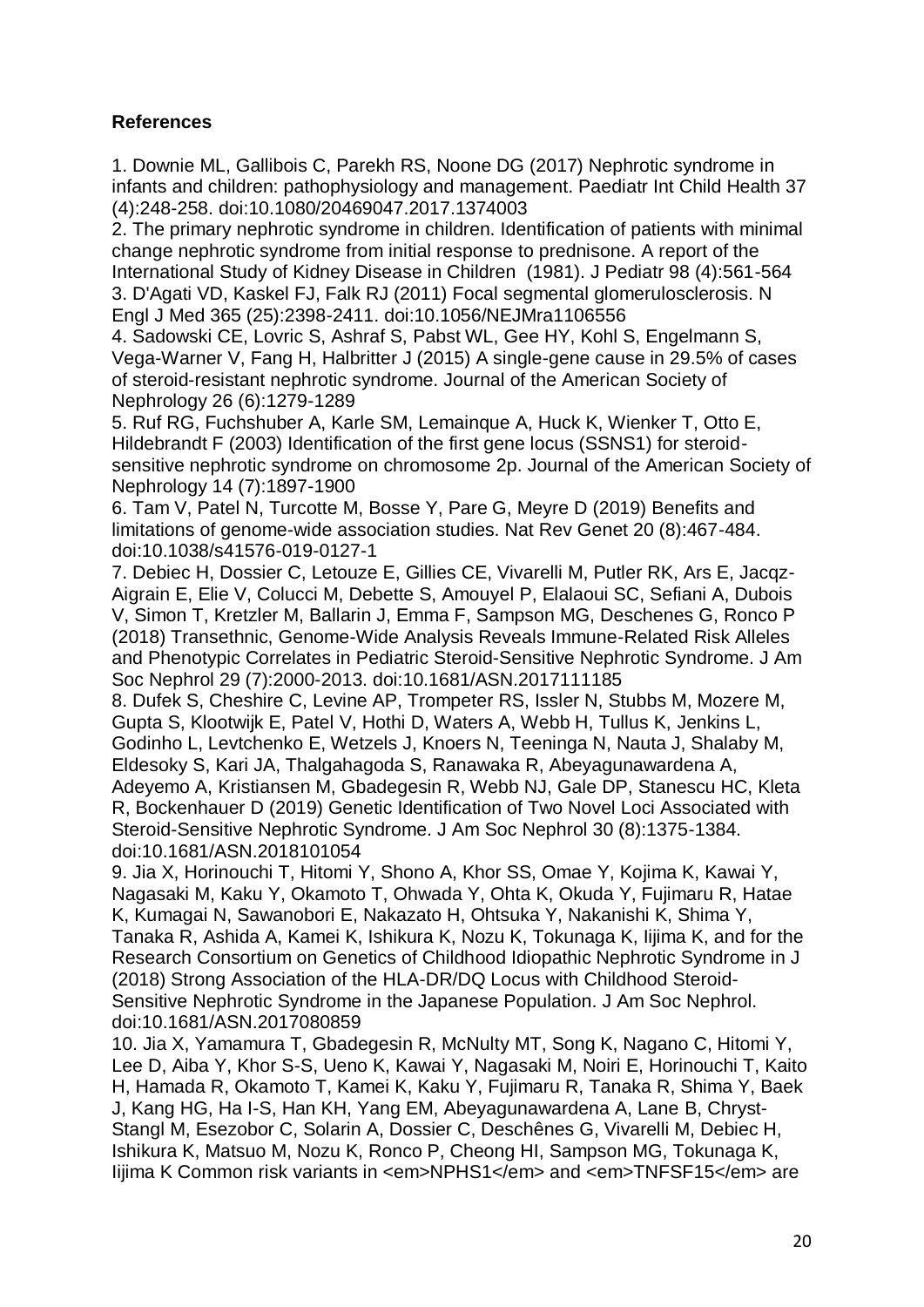associated with childhood steroid-sensitive nephrotic syndrome. Kidney International. doi:10.1016/j.kint.2020.05.029

11. Xia Y, Mao J, Jin X, Wang W, Du L, Liu A (2013) Familial steroid-sensitive idiopathic nephrotic syndrome: seven cases from three families in China. Clinics 68 (5):628-631

12. Motoyama O, Sugawara H, Hatano M, Fujisawa T, Iitaka K (2009) Steroidsensitive nephrotic syndrome in two families. Clinical and experimental nephrology 13 (2):170-173

13. Korsgaard T, Joshi S, Andersen RF, Moeller K, Seeman T, Podracka L, Eiberg H, Rittig S (2020) Human leukocyte antigen association with familial steroid-sensitive nephrotic syndrome. Eur J Pediatr. doi:10.1007/s00431-020-03634-3

14. Banh TH, Hussain-Shamsy N, Patel V, Vasilevska-Ristovska J, Borges K, Sibbald C, Lipszyc D, Brooke J, Geary D, Langlois V, Reddon M, Pearl R, Levin L, Piekut M, Licht CP, Radhakrishnan S, Aitken-Menezes K, Harvey E, Hebert D, Piscione TD, Parekh RS (2016) Ethnic Differences in Incidence and Outcomes of Childhood Nephrotic Syndrome. Clin J Am Soc Nephrol 11 (10):1760-1768. doi:10.2215/CJN.00380116

15. Srivastava T, Simon SD, Alon US (1999) High incidence of focal segmental glomerulosclerosis in nephrotic syndrome of childhood. Pediatr Nephrol 13 (1):13-18. doi:10.1007/s004670050555

16. Boyer O, Moulder JK, Somers MJ (2007) Focal and segmental glomerulosclerosis in children: a longitudinal assessment. Pediatr Nephrol 22 (8):1159-1166. doi:10.1007/s00467-007-0493-3

17. Maas RJ, Deegens JK, Smeets B, Moeller MJ, Wetzels JF (2016) Minimal change disease and idiopathic FSGS: manifestations of the same disease. Nature Reviews Nephrology 12 (12):768

18. Trautmann A, Vivarelli M, Samuel S, Gipson D, Sinha A, Schaefer F, Hui NK, Boyer O, Saleem MA, Feltran L, Muller-Deile J, Becker JU, Cano F, Xu H, Lim YN, Smoyer W, Anochie I, Nakanishi K, Hodson E, Haffner D, International Pediatric Nephrology A (2020) IPNA clinical practice recommendations for the diagnosis and management of children with steroid-resistant nephrotic syndrome. Pediatr Nephrol. doi:10.1007/s00467-020-04519-1

19. Kitamura A, Tsukaguchi H, Hiramoto R, Shono A, Doi T, Kagami S, Iijima K (2007) A familial childhood-onset relapsing nephrotic syndrome. Kidney Int 71 (9):946-951. doi:10.1038/sj.ki.5002110

20. Gellermann J, Stefanidis CJ, Mitsioni A, Querfeld U (2010) Successful treatment of steroid-resistant nephrotic syndrome associated with WT1 mutations. Pediatr Nephrol 25 (7):1285-1289. doi:10.1007/s00467-010-1468-3

21. Karczewski KJ, Francioli LC, Tiao G, Cummings BB, Alfoldi J, Wang Q, Collins RL, Laricchia KM, Ganna A, Birnbaum DP, Gauthier LD, Brand H, Solomonson M, Watts NA, Rhodes D, Singer-Berk M, England EM, Seaby EG, Kosmicki JA, Walters RK, Tashman K, Farjoun Y, Banks E, Poterba T, Wang A, Seed C, Whiffin N, Chong JX, Samocha KE, Pierce-Hoffman E, Zappala Z, O'Donnell-Luria AH, Minikel EV, Weisburd B, Lek M, Ware JS, Vittal C, Armean IM, Bergelson L, Cibulskis K, Connolly KM, Covarrubias M, Donnelly S, Ferriera S, Gabriel S, Gentry J, Gupta N, Jeandet T, Kaplan D, Llanwarne C, Munshi R, Novod S, Petrillo N, Roazen D, Ruano-Rubio V, Saltzman A, Schleicher M, Soto J, Tibbetts K, Tolonen C, Wade G, Talkowski ME, Genome Aggregation Database C, Neale BM, Daly MJ, MacArthur DG (2020) The mutational constraint spectrum quantified from variation in 141,456 humans. Nature 581 (7809):434-443. doi:10.1038/s41586-020-2308-7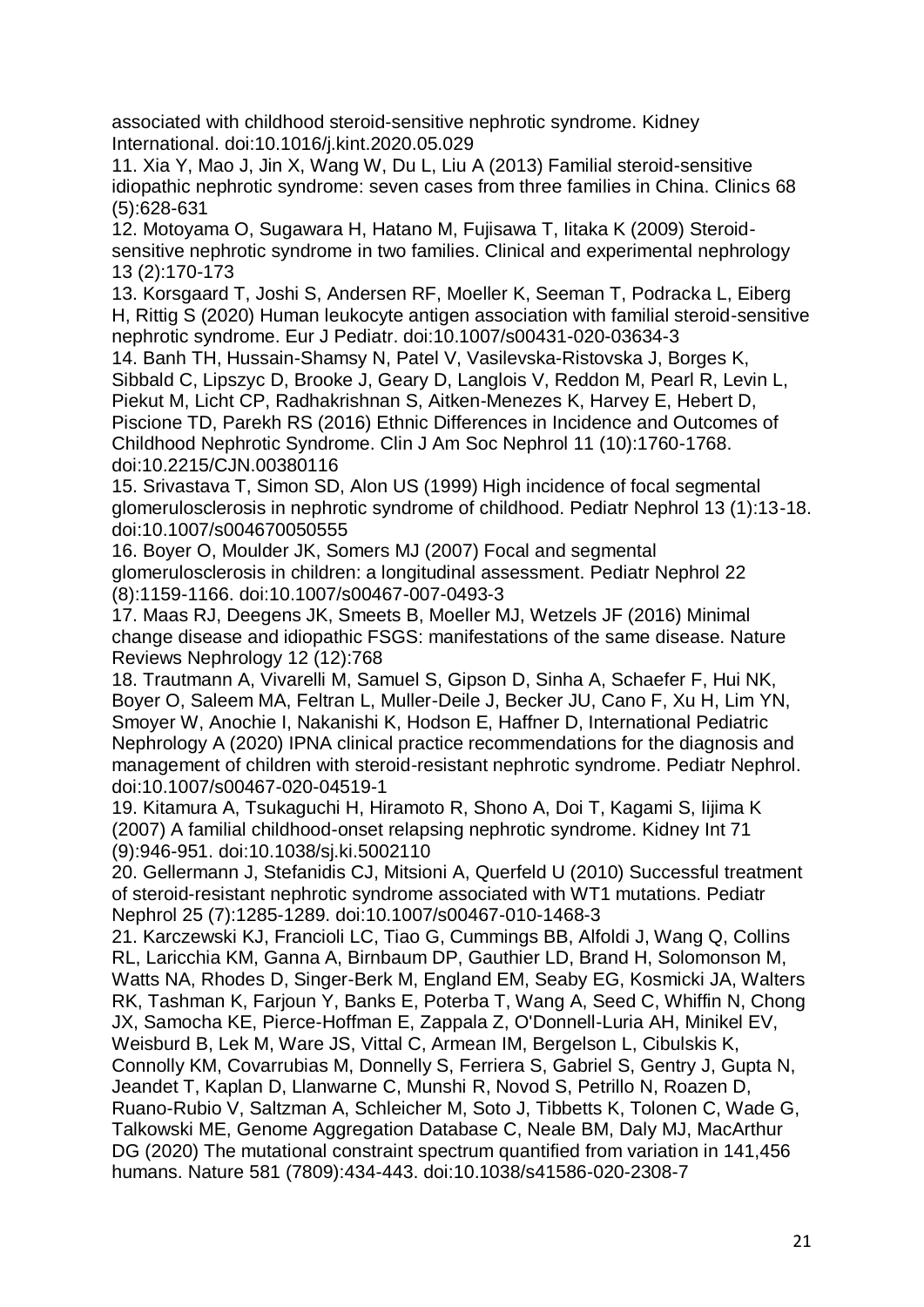22. Gale DP, Mallett A, Patel C, Sneddon TP, Rehm HL, Sampson MG, Bockenhauer D (2020) Diagnoses of uncertain significance: kidney genetics in the 21st century. Nat Rev Nephrol. doi:10.1038/s41581-020-0277-6

23. Richards S, Aziz N, Bale S, Bick D, Das S, Gastier-Foster J, Grody WW, Hegde M, Lyon E, Spector E, Voelkerding K, Rehm HL, Committee ALQA (2015) Standards and guidelines for the interpretation of sequence variants: a joint consensus recommendation of the American College of Medical Genetics and Genomics and the Association for Molecular Pathology. Genet Med 17 (5):405-424. doi:10.1038/gim.2015.30

24. Ashraf S, Kudo H, Rao J, Kikuchi A, Widmeier E, Lawson JA, Tan W, Hermle T, Warejko JK, Shril S, Airik M, Jobst-Schwan T, Lovric S, Braun DA, Gee HY, Schapiro D, Majmundar AJ, Sadowski CE, Pabst WL, Daga A, van der Ven AT, Schmidt JM, Low BC, Gupta AB, Tripathi BK, Wong J, Campbell K, Metcalfe K, Schanze D, Niihori T, Kaito H, Nozu K, Tsukaguchi H, Tanaka R, Hamahira K, Kobayashi Y, Takizawa T, Funayama R, Nakayama K, Aoki Y, Kumagai N, Iijima K, Fehrenbach H, Kari JA, El Desoky S, Jalalah S, Bogdanovic R, Stajic N, Zappel H, Rakhmetova A, Wassmer SR, Jungraithmayr T, Strehlau J, Kumar AS, Bagga A, Soliman NA, Mane SM, Kaufman L, Lowy DR, Jairajpuri MA, Lifton RP, Pei Y, Zenker M, Kure S, Hildebrandt F (2018) Mutations in six nephrosis genes delineate a pathogenic pathway amenable to treatment. Nat Commun 9 (1):1960. doi:10.1038/s41467-018-04193-w

25. Wang L, Ellis MJ, Gomez JA, Eisner W, Fennell W, Howell DN, Ruiz P, Fields TA, Spurney RF (2012) Mechanisms of the proteinuria induced by Rho GTPases. Kidney International 81 (11):1075-1085. doi[:https://doi.org/10.1038/ki.2011.472](https://doi.org/10.1038/ki.2011.472) 26. Hindorff LA, Sethupathy P, Junkins HA, Ramos EM, Mehta JP, Collins FS, Manolio TA (2009) Potential etiologic and functional implications of genome-wide association loci for human diseases and traits. Proceedings of the National Academy of Sciences 106 (23):9362-9367

27. Gloss BS, Dinger ME (2018) Realizing the significance of noncoding functionality in clinical genomics. Experimental & Molecular Medicine 50 (8):97. doi:10.1038/s12276-018-0087-0

28. Karp AM, Gbadegesin RA (2017) Genetics of childhood steroid-sensitive nephrotic syndrome. Pediatr Nephrol 32 (9):1481-1488. doi:10.1007/s00467-016- 3456-8

29. Gbadegesin RA, Adeyemo A, Webb NJ, Greenbaum LA, Abeyagunawardena A, Thalgahagoda S, Kale A, Gipson D, Srivastava T, Lin JJ, Chand D, Hunley TE, Brophy PD, Bagga A, Sinha A, Rheault MN, Ghali J, Nicholls K, Abraham E, Janjua HS, Omoloja A, Barletta GM, Cai Y, Milford DD, O'Brien C, Awan A, Belostotsky V, Smoyer WE, Homstad A, Hall G, Wu G, Nagaraj S, Wigfall D, Foreman J, Winn MP, Mid-West Pediatric Nephrology C (2015) HLA-DQA1 and PLCG2 Are Candidate Risk Loci for Childhood-Onset Steroid-Sensitive Nephrotic Syndrome. J Am Soc Nephrol 26 (7):1701-1710. doi:10.1681/ASN.2014030247

30. Adeyemo A, Esezobor C, Solarin A, Abeyagunawardena A, Kari JA, El Desoky S, Greenbaum LA, Kamel M, Kallash M, Silva C, Young A, Hunley TE, de Jesus-Gonzalez N, Srivastava T, Gbadegesin R (2018) HLA-DQA1 and APOL1 as Risk Loci for Childhood-Onset Steroid-Sensitive and Steroid-Resistant Nephrotic Syndrome. American journal of kidney diseases : the official journal of the National Kidney Foundation 71 (3):399-406. doi:10.1053/j.ajkd.2017.10.013

31. Gonzalez-Galarza FF, McCabe A, Santos E, Jones J, Takeshita L, Ortega-Rivera ND, Cid-Pavon GMD, Ramsbottom K, Ghattaoraya G, Alfirevic A, Middleton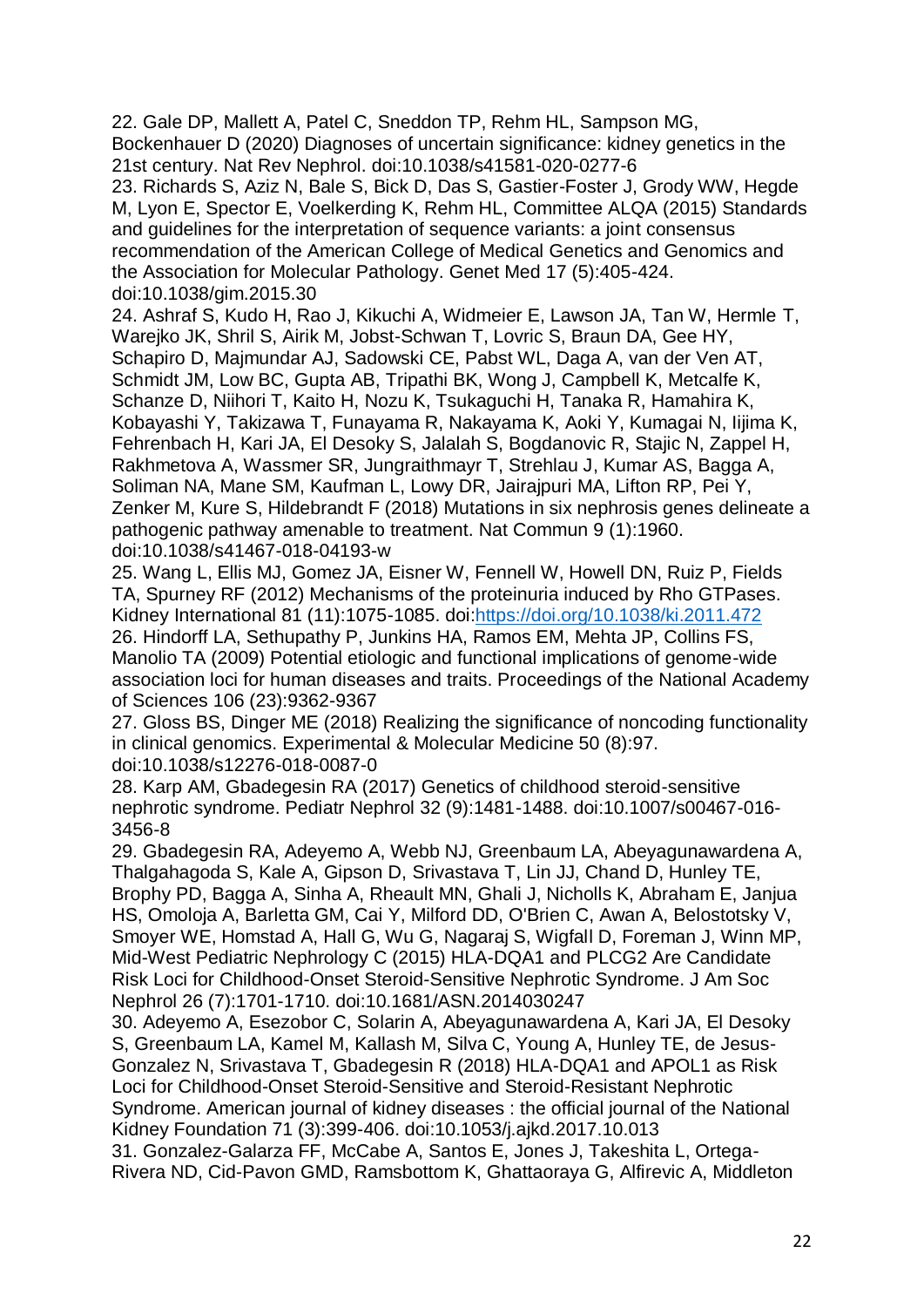D, Jones AR (2020) Allele frequency net database (AFND) 2020 update: goldstandard data classification, open access genotype data and new query tools. Nucleic Acids Res 48 (D1):D783-D788. doi:10.1093/nar/gkz1029

32. Nakajima F, Nakamura J, Yokota T (2001) Analysis of HLA haplotypes in Japanese, using high resolution allele typing. Major Histocompatibility Complex 8 (1):1-32. doi:10.12667/mhc.8.1

33. Sekula P, Li Y, Stanescu HC, Wuttke M, Ekici AB, Bockenhauer D, Walz G, Powis SH, Kielstein JT, Brenchley P, Investigators G, Eckardt KU, Kronenberg F, Kleta R, Kottgen A (2016) Genetic risk variants for membranous nephropathy: extension of and association with other chronic kidney disease aetiologies. Nephrology, dialysis, transplantation : official publication of the European Dialysis and Transplant Association - European Renal Association. doi:10.1093/ndt/gfw001 34. Stanescu HC, Arcos-Burgos M, Medlar A, Bockenhauer D, Kottgen A,

Dragomirescu L, Voinescu C, Patel N, Pearce K, Hubank M, Stephens HA, Laundy V, Padmanabhan S, Zawadzka A, Hofstra JM, Coenen MJ, den Heijer M, Kiemeney LA, Bacq-Daian D, Stengel B, Powis SH, Brenchley P, Feehally J, Rees AJ, Debiec H, Wetzels JF, Ronco P, Mathieson PW, Kleta R (2011) Risk HLA-DQA1 and PLA(2)R1 alleles in idiopathic membranous nephropathy. N Engl J Med 364 (7):616- 626. doi:10.1056/NEJMoa1009742

35. Moon CM, Kim SW, Ahn JB, Ma HW, Che X, Kim TI, Kim WH, Cheon JH (2018) Deep Resequencing of Ulcerative Colitis-Associated Genes Identifies Novel Variants in Candidate Genes in the Korean Population. Inflamm Bowel Dis 24 (8):1706-1717. doi:10.1093/ibd/izy122

36. Jin Y, Birlea SA, Fain PR, Gowan K, Riccardi SL, Holland PJ, Mailloux CM, Sufit AJ, Hutton SM, Amadi-Myers A, Bennett DC, Wallace MR, McCormack WT, Kemp EH, Gawkrodger DJ, Weetman AP, Picardo M, Leone G, Taieb A, Jouary T, Ezzedine K, van Geel N, Lambert J, Overbeck A, Spritz RA (2010) Variant of TYR and autoimmunity susceptibility loci in generalized vitiligo. N Engl J Med 362 (18):1686-1697. doi:10.1056/NEJMoa0908547

37. Swanson RM, Gavin MA, Escobar SS, Rottman JB, Lipsky BP, Dube S, Li L, Bigler J, Wolfson M, Arnett HA, Viney JL (2013) Butyrophilin-like 2 modulates B7 costimulation to induce Foxp3 expression and regulatory T cell development in mature T cells. J Immunol 190 (5):2027-2035. doi:10.4049/jimmunol.1201760 38. Nguyen T, Liu XK, Zhang Y, Dong C (2006) BTNL2, a butyrophilin-like molecule that functions to inhibit T cell activation. The Journal of Immunology 176 (12):7354- 7360

39. Malik U, Javed A, Ali A, Asghar K (2017) Structural and functional annotation of human FAM26F: A multifaceted protein having a critical role in the immune system. Gene 597:66-75. doi[:https://doi.org/10.1016/j.gene.2016.10.029](https://doi.org/10.1016/j.gene.2016.10.029)

40. Uhlén M, Fagerberg L, Hallström BM, Lindskog C, Oksvold P, Mardinoglu A, Sivertsson Å, Kampf C, Sjöstedt E, Asplund A, Olsson I, Edlund K, Lundberg E, Navani S, Szigyarto CA-K, Odeberg J, Djureinovic D, Takanen JO, Hober S, Alm T, Edqvist P-H, Berling H, Tegel H, Mulder J, Rockberg J, Nilsson P, Schwenk JM, Hamsten M, von Feilitzen K, Forsberg M, Persson L, Johansson F, Zwahlen M, von Heijne G, Nielsen J, Pontén F (2015) Tissue-based map of the human proteome. Science 347 (6220):1260419. doi:10.1126/science.1260419

41. Javed A (2012) Gene expression pattern and functional analysis of CD8+ T cells from individuals with or without anti HIV/SIV noncytolytic activity. Niedersächsische Staats-und Universitätsbibliothek Göttingen,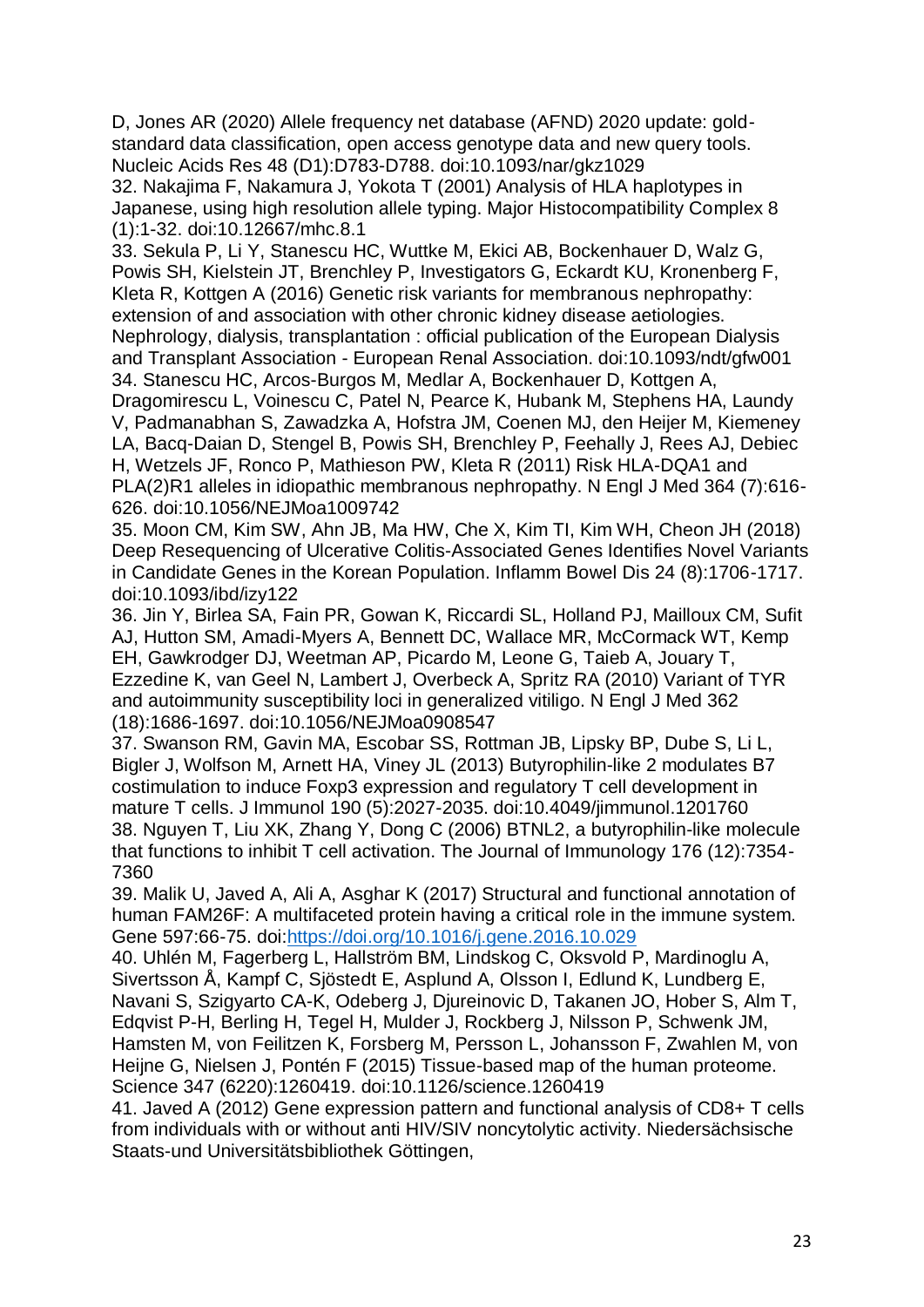42. Taruno A, Vingtdeux V, Ohmoto M, Ma Z, Dvoryanchikov G, Li A, Adrien L, Zhao H, Leung S, Abernethy M, Koppel J, Davies P, Civan MM, Chaudhari N, Matsumoto I, Hellekant G, Tordoff MG, Marambaud P, Foskett JK (2013) CALHM1 ion channel mediates purinergic neurotransmission of sweet, bitter and umami tastes. Nature 495 (7440):223-226. doi:10.1038/nature11906

43. Nagy PV, Fehér T, Morga S, Matkó J (2000) Apoptosis of murine thymocytes induced by extracellular ATP is dose-and cytosolic pH-dependent. Immunology letters 72 (1):23-30

44. Trautmann A (2009) Extracellular ATP in the immune system: more than just a "danger signal". Sci Signal 2 (56):pe6. doi:10.1126/scisignal.256pe6

45. Shao XS, Yang XQ, Zhao XD, Li Q, Xie YY, Wang XG, Wang M, Zhang W (2009) The prevalence of Th17 cells and FOXP3 regulate T cells (Treg) in children with primary nephrotic syndrome. Pediatric Nephrology 24 (9):1683-1690

46. Liu L-l, Qin Y, Cai J-f, Wang H-y, Tao J-l, Li H, Chen L-m, Li M-x, Li X-m, Li X-w (2011) Th17/Treg imbalance in adult patients with minimal change nephrotic syndrome. Clinical Immunology 139 (3):314-320.

doi[:https://doi.org/10.1016/j.clim.2011.02.018](https://doi.org/10.1016/j.clim.2011.02.018)

47. Fritsch-Stork R, Silva-Cardoso S, Groot MK, Broen J, Lafeber F, Bijlsma J (2016) Expression of ERAP2 and LST1 is increased before start of therapy in rheumatoid arthritis patients with good clinical response to glucocorticoids. Clinical and experimental rheumatology 34 (4):685-689

48. Colucci M, Carsetti R, Cascioli S, Casiraghi F, Perna A, Ravà L, Ruggiero B, Emma F, Vivarelli M (2016) B Cell Reconstitution after Rituximab Treatment in Idiopathic Nephrotic Syndrome. Journal of the American Society of Nephrology 27 (6):1811-1822. doi:10.1681/asn.2015050523

49. Jeansson M, Haraldsson B (2006) Morphological and functional evidence for an important role of the endothelial cell glycocalyx in the glomerular barrier. American Journal of Physiology-Renal Physiology 290 (1):F111-F116.

doi:10.1152/ajprenal.00173.2005

50. Koshiishi I, Hasegawa T, Imanari T (2002) Quantitative and qualitative alterations of chondroitin/dermatan sulfates accompanied with development of tubulointerstitial nephritis. Archives of biochemistry and biophysics 401 (1):38-43

51. Lensen JFM, van der Vlag J, Versteeg EMM, Wetzels JFM, van den Heuvel LPWJ, Berden JHM, van Kuppevelt TH, Rops ALWMM (2015) Differential Expression of Specific Dermatan Sulfate Domains in Renal Pathology. PloS one 10

(9):e0134946-e0134946. doi:10.1371/journal.pone.0134946 52. Fladeby C, Gupta SN, Barois N, Lorenzo PI, Simpson JC, Saatcioglu F, Bakke O

(2008) Human PARM-1 is a novel mucin-like, androgen-regulated gene exhibiting proliferative effects in prostate cancer cells. International Journal of Cancer 122 (6):1229-1235. doi:10.1002/ijc.23185

53. Hitomi Y, Kawashima M, Aiba Y, Nishida N, Matsuhashi M, Okazaki H, Nakamura M, Tokunaga K (2015) Human primary biliary cirrhosis-susceptible allele of rs4979462 enhances TNFSF15 expression by binding NF-1. Human Genetics 134 (7):737-747. doi:10.1007/s00439-015-1556-3

54. Clark AGB, Vaughan RW, Stephens HA, Chantler C, Williams DG, Welsh KI (1990) Genes encoding the β-chains of HLA-DR7 and HLA-DQw2 define major susceptibility determinants for idiopathic nephrotic syndrome. Clinical Science 78 (4):391-397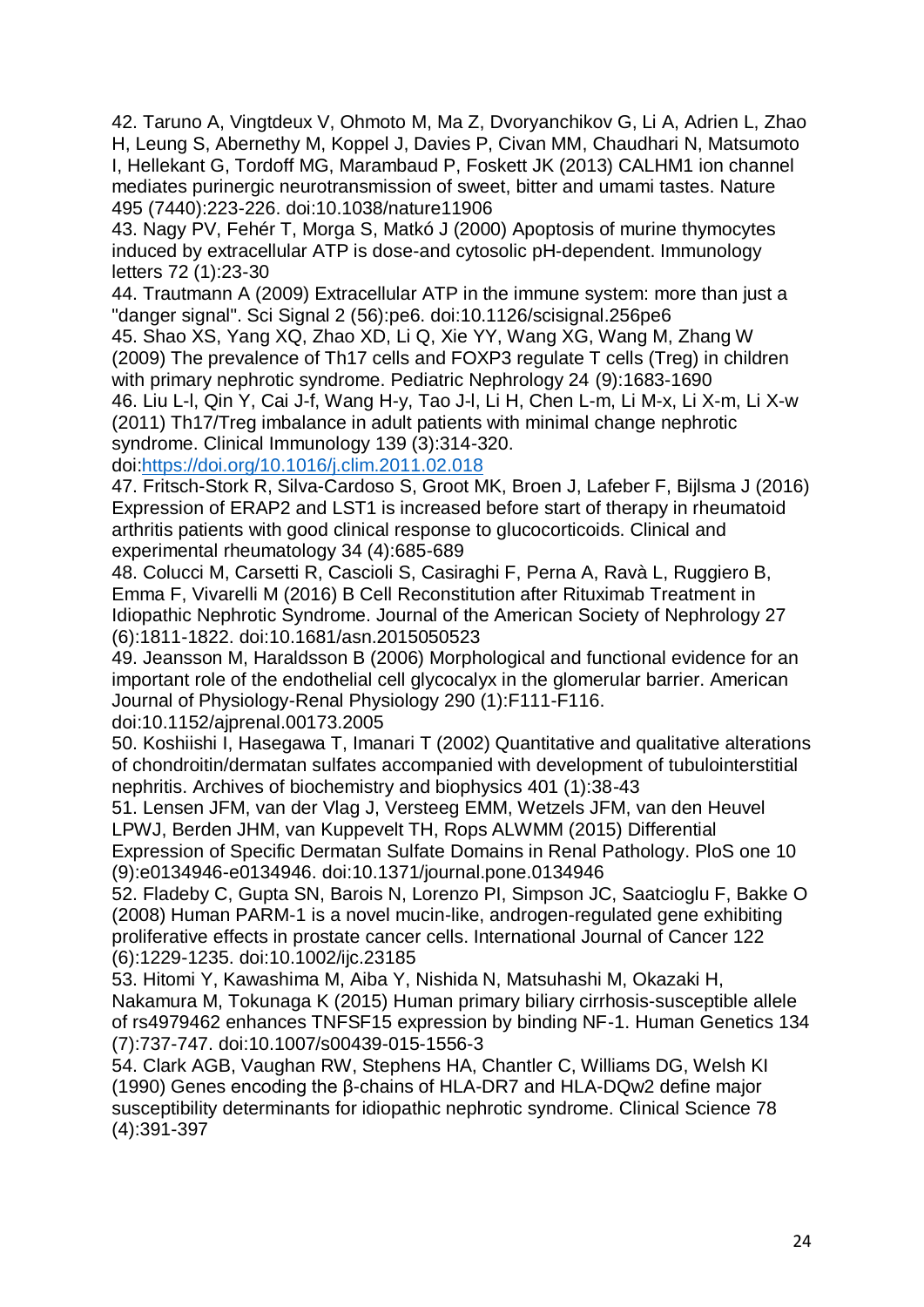55. Lagueruela CC, Buettner TL, Cole BR, Kissane JM, Robson AM (1990) HLA extended haplotypes in steroid-sensitive nephrotic syndrome of childhood. Kidney international 38 (1):145-150

56. Konrad M, Mytilineos J, Bouissou F, Scherer S, Gulli MP, Meissner I, Cambon‐ Thomsen A, Opelz G, Schärer K (1994) HLA class II associations with idiopathic nephrotic syndrome in children. Tissue antigens 43 (5):275-280

57. KOBAYASHI T, OGAWA A, TAKAHASHI K, UCHIYAMA M (1995) HLA‐DQB1 allele associates with idiopathic nephrotic syndrome in Japanese children. Pediatrics International 37 (3):293-296

58. Huang Y-Y, Lin F-J, Fu L-S, Lan J-L (2009) HLA-DR,-DQB typing of steroidsensitive idiopathic nephrotic syndrome children in Taiwan. Nephron Clinical Practice 112 (2):c57-c64

59. Ramanathan ASK, Senguttuvan P, Chinniah R, Vijayan M, Thirunavukkarasu M, Raju K, Mani D, Ravi PM, Rajendran P, Krishnan JI (2016) Association of HLA‐ DR/DQ alleles and haplotypes with nephrotic syndrome. Nephrology 21 (9):745-752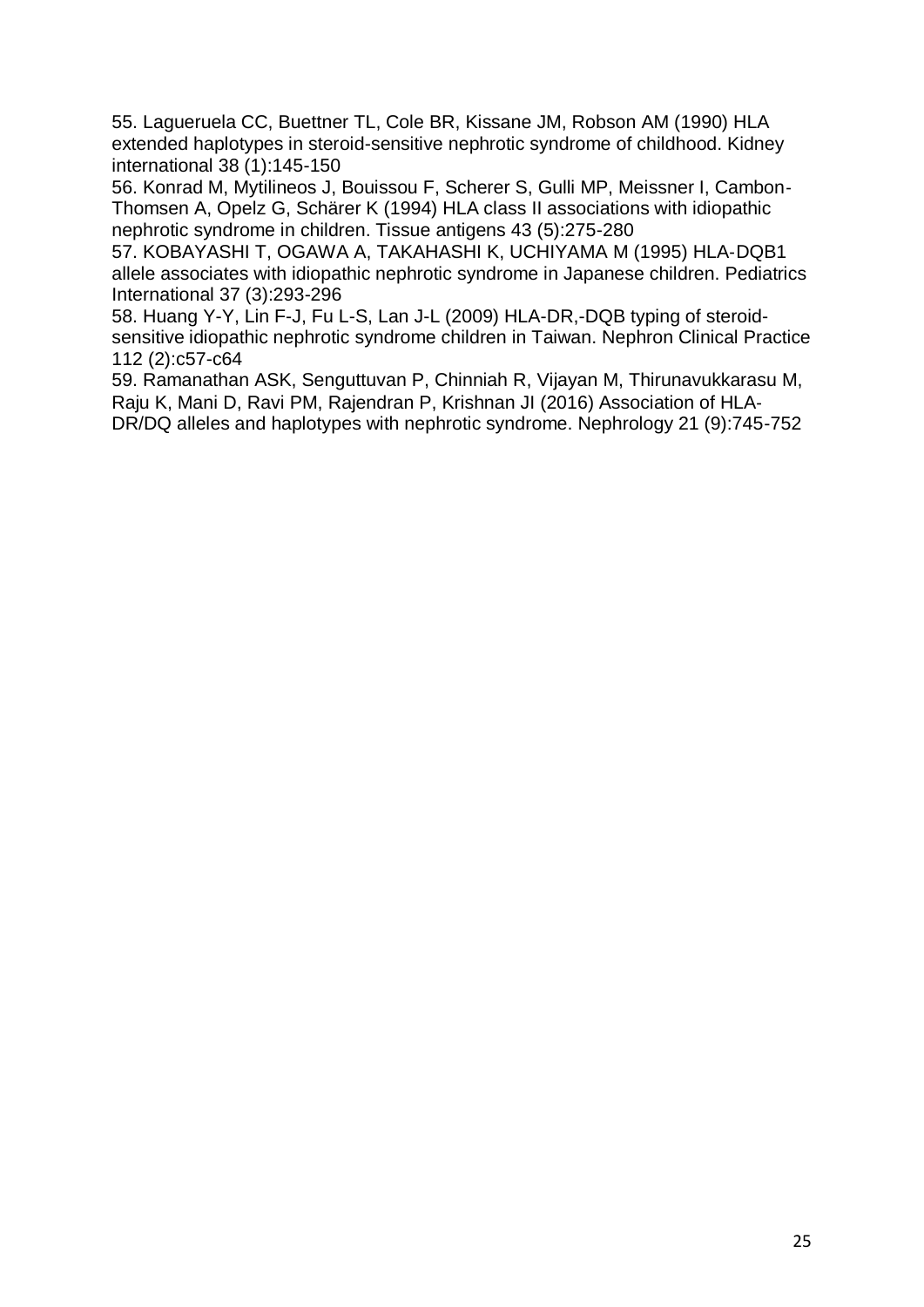<span id="page-25-0"></span>

**Figure 1** How candidate genes could influence the pathophysiology of SSNS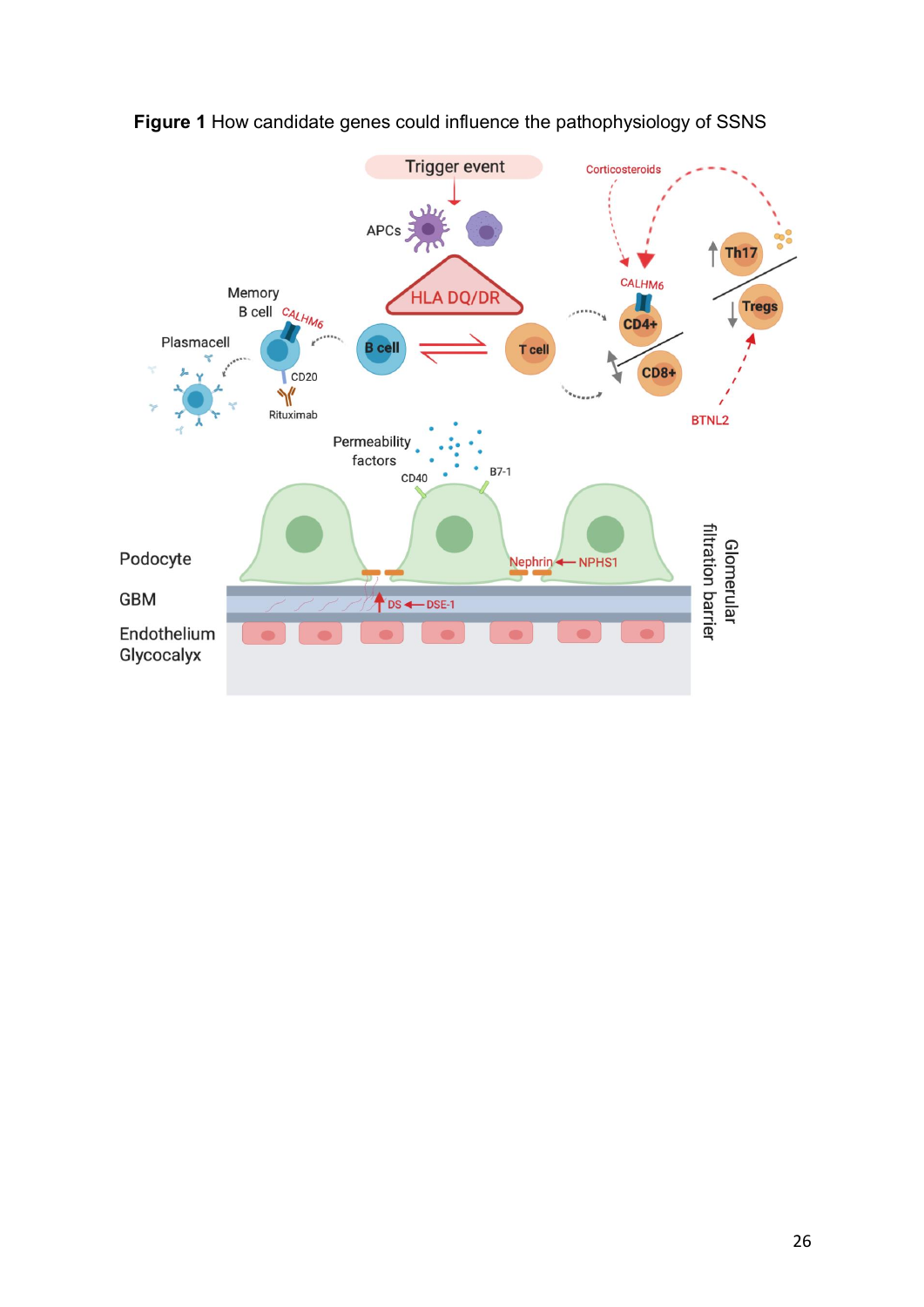**Legend Figure 1** Summary of proposed mechanisms leading to SSNS.

APCs: Antigen-presenting cells; GBM: glomerular basement membrane; *BTNL2: Butyrophilin-like 2; CALHM6: Calcium Homeostasis Modulator Family Member 6; DSE: Dermatan sulfate epimerase-1;* DS: dermatan sulfate;

A) *BTNL2* is assumed to be involved in immune regulation, serving as a negative T-cell regulator [38]. Further, it is assumed to promote expression of Foxp3, a transcription factor necessary for regulatory T cell (Treg) development and function [37]. Variants in this gene, could alter its immune regulatory function with increased activation of T cells and downregulation of regulatory T cells.

B) *CALHM6* is known to have an important immune regulatory function, possibly via mediating apoptosis of CD4+ lymphocytes. IFN-y is a strong inducer of *CALHM6* expression. IFN-γ is also produced by Th17 cells, and hence could be the mediator of an autoregulatory mechanism of CD4+/Th17/Tregs cells. Regulatory variants could downregulate the expression of *CALHM6*, which could lead to an alteration of this immune regulatory mechanism. In contrast, corticosteroids increase the expression of *CALHM6*, hence the treatment with corticosteroids could restore the immune regulatory function of *CALHM6*. This then leads to remission of nephrotic syndrome.

C) *CALHM6* is also expressed on memory B cells a subpopulation of B cells which also carry CD20. The recovery of memory B cells after rituximab has been linked to relapse of nephrotic syndrome [48]. Hence, altered immune regulatory mechanism because of downregulated *CALHM6* in memory B cells could be involved in the pathomechanisms of SSNS. Treatment with Rituximab addresses those B cells, which also show altered *CALHM6* expression, and hence the removal of these cells can induce remission.

D) Another pathway could be that regulatory variants upregulate the expression of *DSE*, which consequently leads to an increased production of DS in the glomerulus [8]. Increased expression of DS has been associated previously with FSGS [Lensen, 2015 #390]. However, how this could play a role in SSNS pathophysiology remains to be elucidated.

E) Common variants in *NPHS1* could affect the expression of *NPHS1*, encoding the protein Nephrin, a structural component of the slit diaphragm and essential part of the glomerular filtration barrier. However, how this could play a role in the episodic manifestation of SSNS has to be further investigated.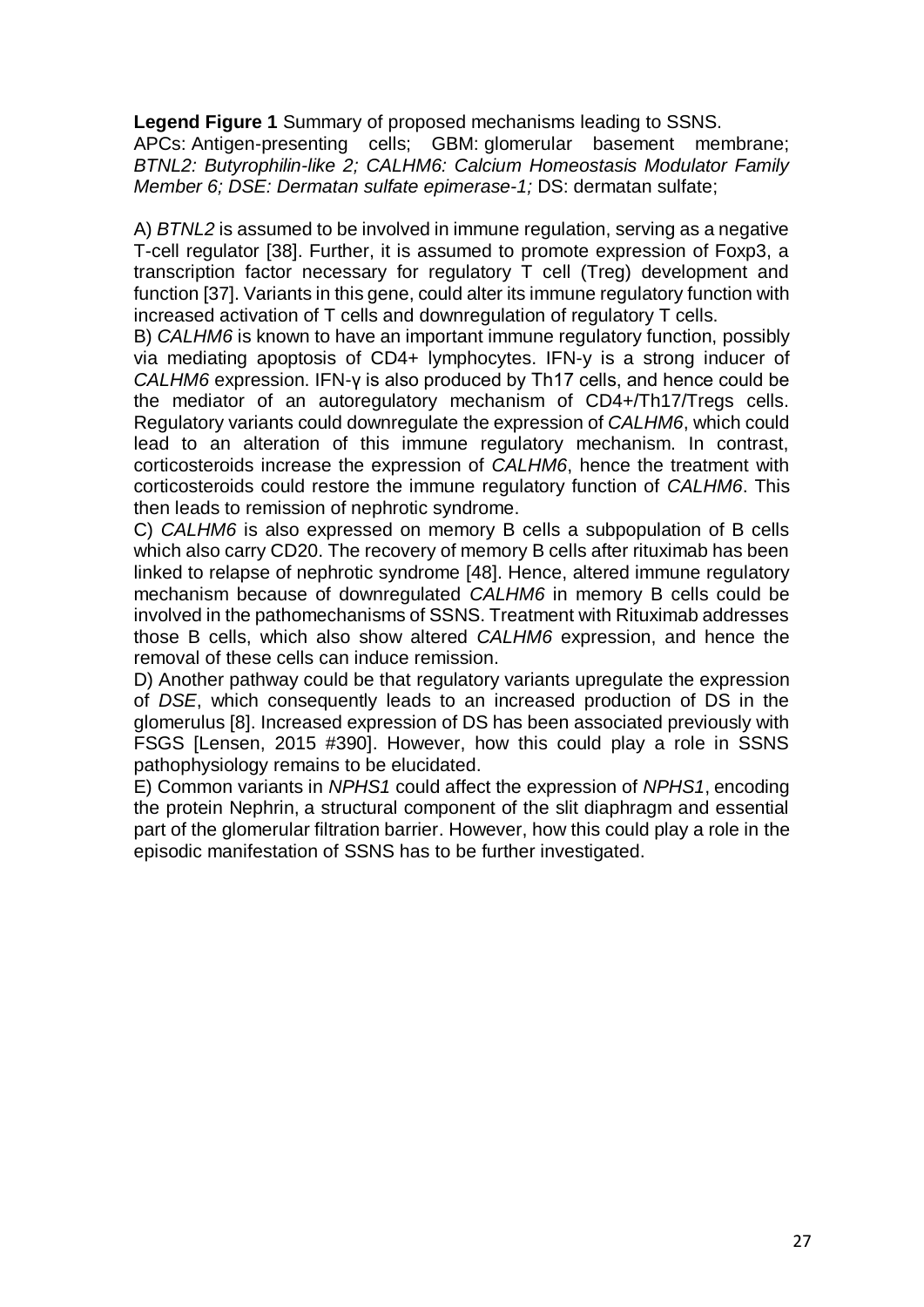# <span id="page-27-0"></span>**Table 1** Overview of risk loci identified for SSNS

| <b>Study population</b>              | Number of<br>cases | Gene                                 | <b>References</b>              |  |  |  |  |  |
|--------------------------------------|--------------------|--------------------------------------|--------------------------------|--|--|--|--|--|
| Candidate gene approaches            |                    |                                      |                                |  |  |  |  |  |
| UK Caucasian                         | 40                 | HLA-DR7<br><b>HLA-DOW2</b>           | Clark et al. 1990 [54]         |  |  |  |  |  |
| US Caucasian                         | 32                 | HLA-DQW2                             | Lagueruela et al. 1990<br>[55] |  |  |  |  |  |
| French and German                    | 161                | <b>HLA-DR7</b><br>HLA-DQB<br>HLA-DOA | Konrad et al. 1995 [56]        |  |  |  |  |  |
| Japanese                             | 30                 | HLA-DQB1                             | Kobayashi et al. 1995 [57]     |  |  |  |  |  |
| Taiwanese                            | 59                 | HLA-DOB1<br>HLA-DR                   | Huang et al. 2009 [58]         |  |  |  |  |  |
| South Asia                           | 76                 | HLA-DRB1<br>HLA-DQB1                 | Ramanathan et al. 2015<br>[59] |  |  |  |  |  |
| African American                     | 65                 | HLA-DOA1                             | Adeyemo et al. 2018 [30]       |  |  |  |  |  |
| <sup>1</sup> South Asia<br>USA white | 214<br>100         | HLA-DQA1                             | Gbadegesin et al. 2015<br>[29] |  |  |  |  |  |

# **Genome wide association studies**

| <sup>2</sup> European, African,<br>Maghrebian | 385        | HLA-DQA1<br>HLA-DQB1<br>HLA-DRB1<br>BTNI <sub>2</sub> | Debiec et al. 2018 [7] |
|-----------------------------------------------|------------|-------------------------------------------------------|------------------------|
| Japanese<br>Replication cohort                | 224<br>216 | HLA-DRB1<br>HLA-DQB1                                  | Jia et al 2018 [9]     |
| European                                      | 422        | HLA-DQA1<br>HLA-DQB1 HLA-<br>DRB1<br>CALHM6/DSE       | Dufek et al. 2019 [8]  |
| <sup>2</sup> Japanese                         | 987        | HLA-DR/DQ<br><b>NPHS1/KIRREL2</b><br>TNFSF15          | Jia et al. 2020 [10]   |

*<sup>1</sup>Exome wide association study*

*2Transethnic meta-analysis*